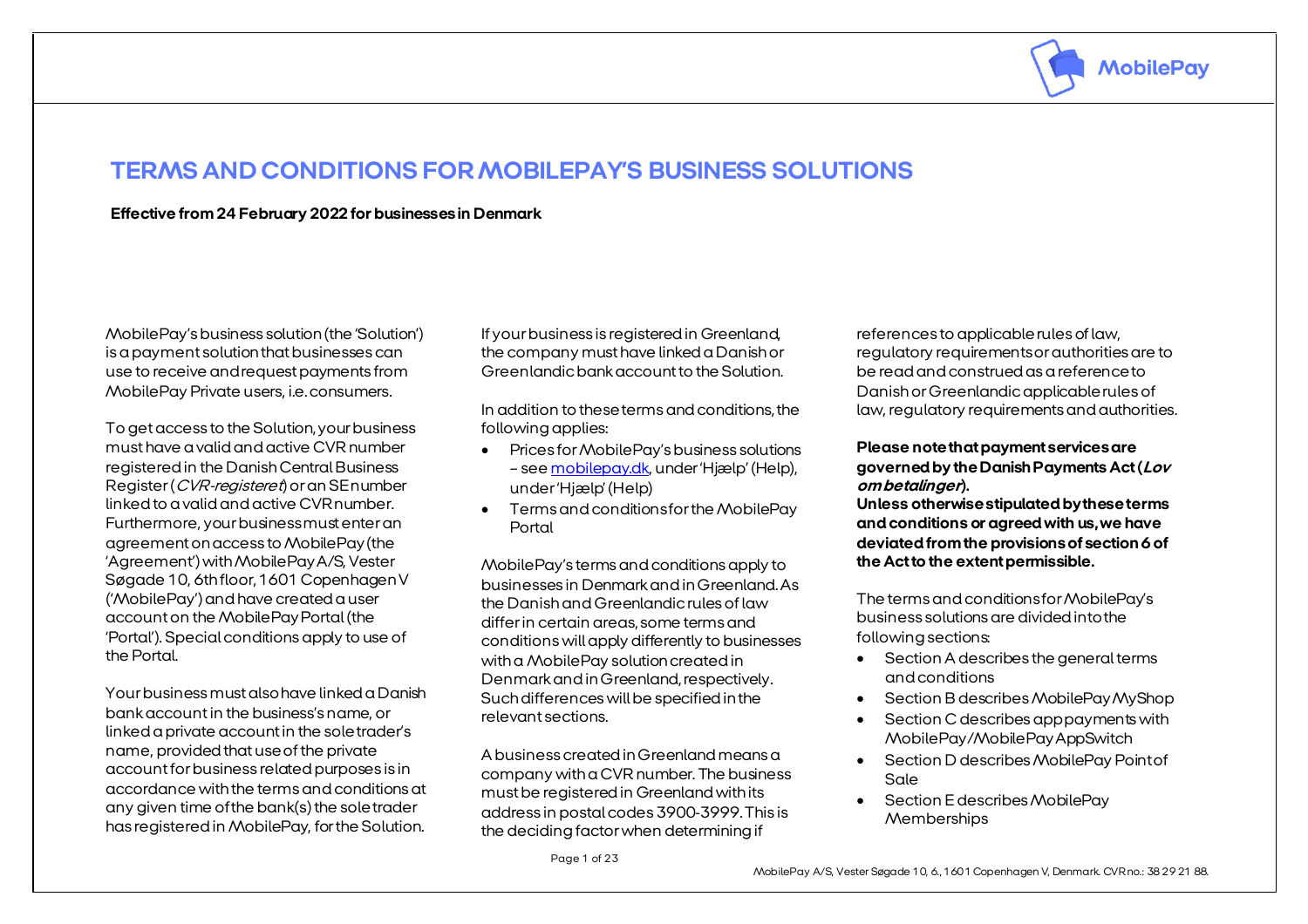

- Section F describes MobilePay **Subscriptions**
- Section G describes MobilePay Invoice

When you use us as a natural person, we record and use data about you to provide you with the best advice and solutions, and to comply with the legal requirements we are subject to as an e-banking institution. You can read more about when you use us as a natural person, what we record, how we use personal data and your rights in 'Information about MobilePay's processing of personal data', available at

[mobilepay.dk/hjaelp/gdpr](https://mobilepay.dk/hjaelp/gdpr).

The information contains contact information if you have any questions, and you can also obtain it in printed form.

When you as a customer, or when someone on your behalf as a customer, discloses information to us, you warrant that you are entitled to give us this information. You must also ensure that such persons have been informed of the content of 'Information about MobilePay's processing of personal data', available at [mobilepay.dk/hjaelp/gdpr](https://mobilepay.dk/hjaelp/gdpr).

By using our payment services you automatically consent to the processing of your personal data. You can read this consent in section A15.

## **Section A –General terms and conditions**

#### **A1. Changes to terms and conditions**

MobilePay may change the terms at any time and without notice. This includes modifying the Solution. Your business will be informed of the changes via messages in the Portal or via email.

The new conditions will apply to you unless you inform us that you do not wish to be boundby them.

If you notify us that you do not wish to be bound by the new conditions, we may view the contractual relationship as having been terminated from the time the new conditions enter into force.

Your business has a duty to keep its own email addresses up to date. Your business assumes responsibility for failure to receive notice of changes if it has failed to inform us of changes to email addresses (cf. section A2.2).

## **A1.1. Prevention of money laundering and/or terrorist financing**

Under applicable law, MobilePay is obliged to carry out customer identification

procedures when establishing customer relationships.

We must therefore check the identity of your business, including its beneficial owners, etc.

This means that your business must provide the information, documentation, etc., that MobilePay needs to carry out the customer identification procedures, including risk assessment.

MobilePay must continuously follow-up on this information and may request additional information. Your business is by establishment andon an ongoing basis obligedto continuously provide MobilePay with the required information so that MobilePay can fulfil its obligations under applicable law in this area. Failure to comply may result in the termination of the contractual relationship. If MobilePay estimates that we have not or cannot receive sufficient information or get sufficient understanding of your business' activities, ownership structure, use of MobilePay etc., MobilePay will be allowed to terminate the agreement without notice by giving a written notice to the business.

## **A2. Commercial purposes, intellectual property rights, etc.**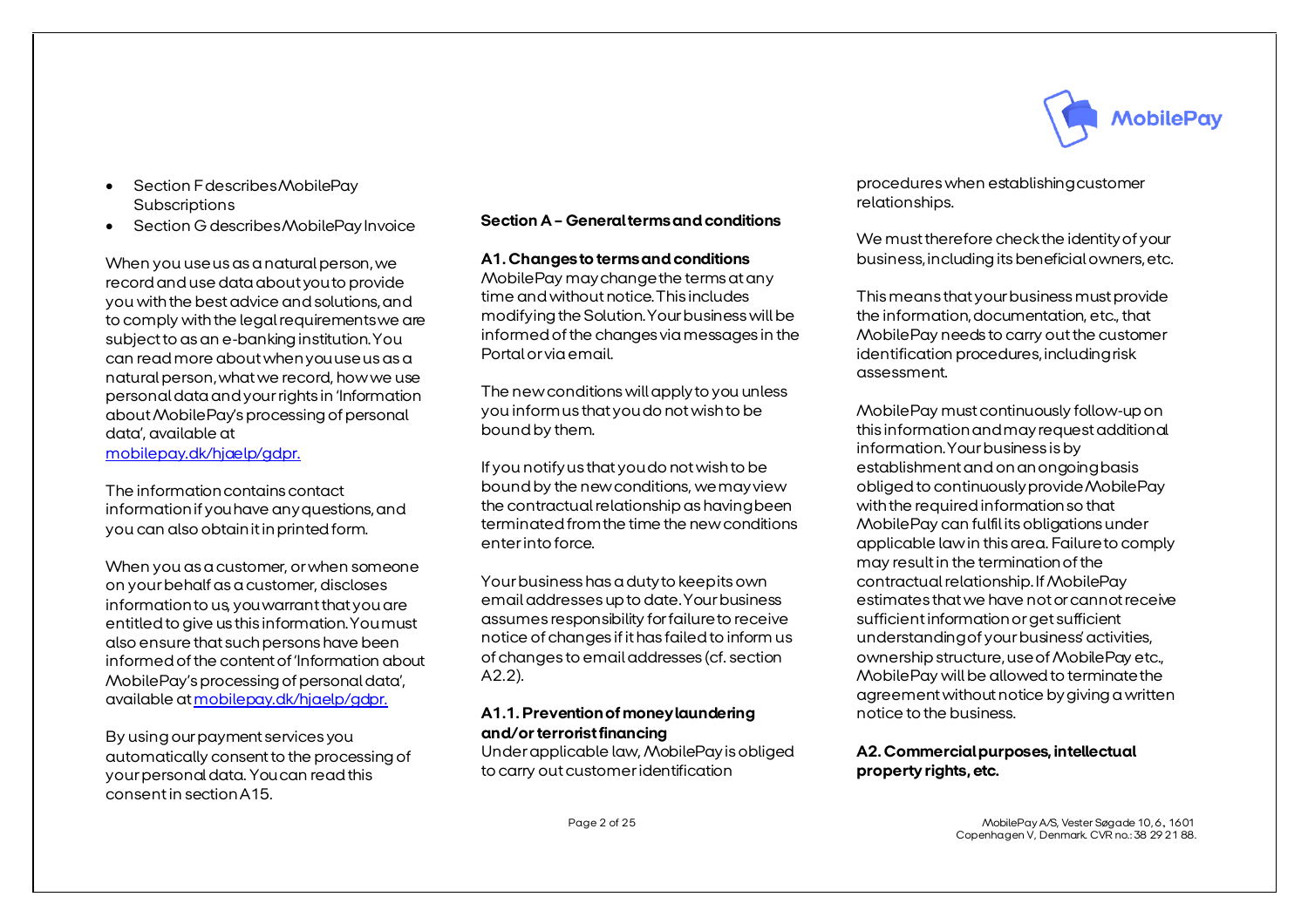# **MobilePav**

## **A2.1. Commercial purposes**

The solution must only be used for commercial purposes, and only by the business itself, and only for receiving and requesting payments from consumers. This means that the business may not set up points of sale etc. for other businesses without prior agreement with MobilePay. Any information obtained is strictly for your business's own use and for use for the Solution. You are not permitted to disclose the information to anyone else or use it for any purposes other than the Solution.

The Solution may only be used for fundraising purposes in accordance with the conditions in sections B3.9, C3.10 and D3.10.

You must not use the Solution for debt collection, money transmission activities, disbursing cash or transferring money from MobilePay to solutions that could function as payment instruments. You may make reversals, see sections B3.7, C3.7 and D3.7. MobilePay is not obliged to execute reversals for which there is no cover on the relevant pooling account.

The Solution may not be used for illegal activities or purposes. The Solution may not be used for activities or purposes that MobilePay deems to be morally or ethically questionable or which could harm our image or brand.

We reserve the right to block your access to the Solution if your business fails to comply with these conditions. We may also terminate the agreement on use of the Solution if the conditions are not observed.

Before concluding the Agreement, we will evaluate your business's intended use of the Solution and may refuse to enter into the Agreement following such evaluation.

We are entitled to regularly assess your business's financial position and request further information from the business.

#### **A2.2. Duty to inform**

The business must notify MobilePay in writing of any change in the circumstances indicated when the Agreement on use of the Solution was concluded, including:

- Documentation and/or information on customer identification procedures
- Control of the business, including changes in ownership (identification of the new owner, chairman of the board, etc.) or organisational changes in the ownership structure or the board
- Management ofthe business, type of company and sector, address, telephone

number, email address, contact person(s)

- Updates to any statutes or permissions (e.g. from the Danish Fundraising Board) or if the business's MobilePay revenue exceeds the amount declared during registration
- Bank account number
- In addition, any change/information that could affect the Agreement, such as a change of CVR number, cancellation of CVR number, SE number, sector, new product groups/services.

If this is not observed, we may view it as a breach of the Agreement.

## **A2.3. Intellectual property rights etc.**

All copyrights, trademarks and other intellectual property rights to and pertaining to the Solution and its functions, including MobilePay's logos, are the property of MobilePay or our licensors. Your business may not reproduce, copy, display, assign, publish or use these intellectual property rights or the Solution in any way whatsoever, except to the extent necessary to use the Solution as provided in these terms and conditions.

MobilePay is our property and may only be used by your business subject to the conditions and guidelines stipulated by us.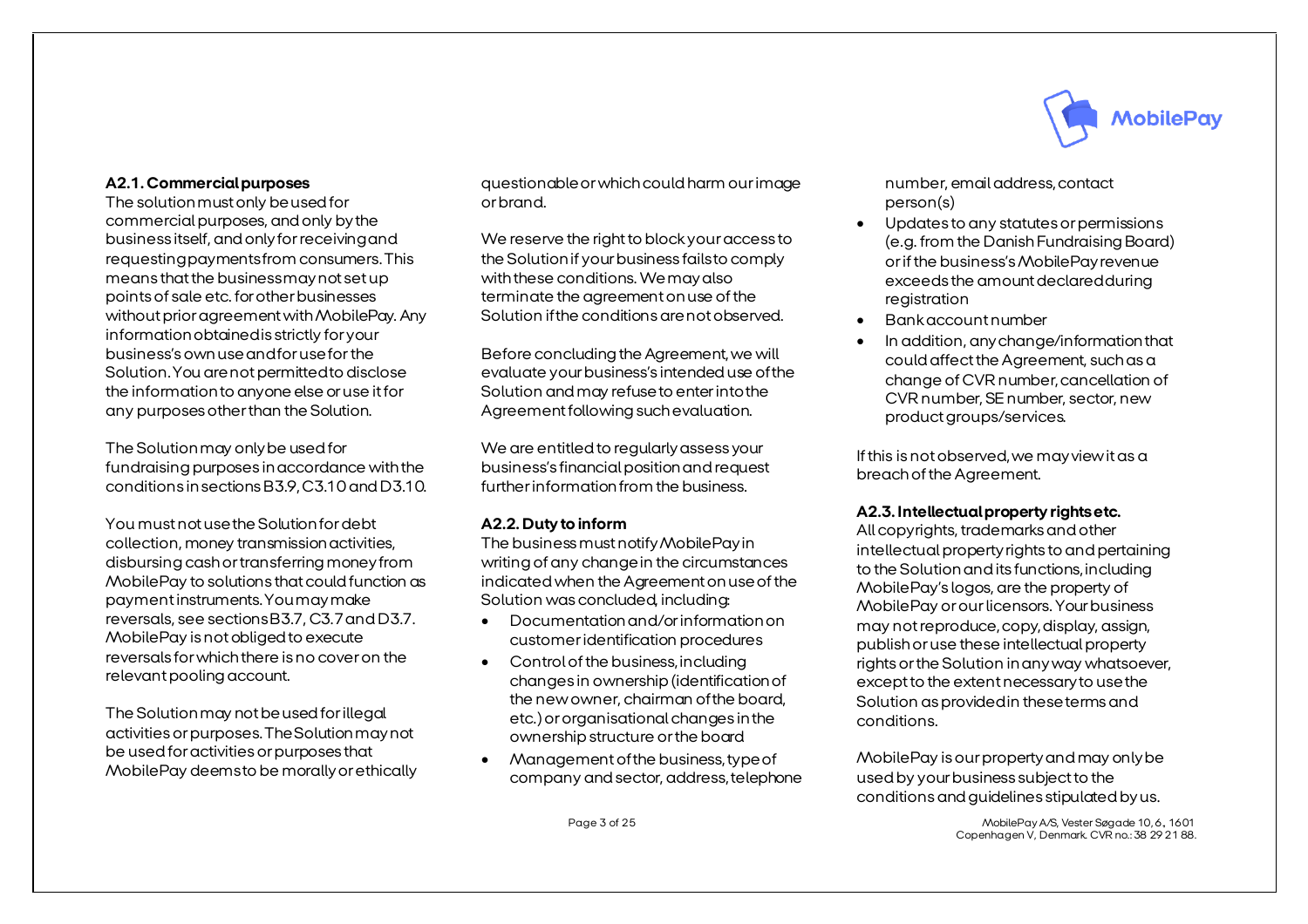

Your business may not assign its right to use MobilePay to any third party.

Any matter relating to the marketing, advertising and promotion of MobilePay is subject to our prior written consent, and you may not publish any launch of MobilePay or any related solutions or services without our consent.

When your business enters into an agreement with MobilePay regarding one or more of MobilePay's business solutions, it also consents to MobilePay citing it as a customer in its marketing/publicity for MobilePay's solutions and stating the name of the business and reproducing its logos.

## **A3. Collecting fees from the business's customers etc.**

Your business has an obligation to comply with applicable legal requirements on collecting fees from its customers for the use of MobilePay.

Amount limits apply to MobilePay transfers carried out by the individual MobilePay users. See the current maximum amounts at [mobilepay.dk/hjaelp/mobilepay-til](file://///danskenet.net/Homeshare/HOME024/BA5930/Malou/MobilePay/Solutions%20&%20Journey%20Development/T&C/Erhvervsbetingelser/Kommende/mobilepay.dk/hjaelp/mobilepay-til-private/fakta/hvor-meget-kan-jeg-overfoere-med-mobilepay)[private/fakta/hvor-meget-kan-jeg-overfoere](file://///danskenet.net/Homeshare/HOME024/BA5930/Malou/MobilePay/Solutions%20&%20Journey%20Development/T&C/Erhvervsbetingelser/Kommende/mobilepay.dk/hjaelp/mobilepay-til-private/fakta/hvor-meget-kan-jeg-overfoere-med-mobilepay)[med-mobilepay](file://///danskenet.net/Homeshare/HOME024/BA5930/Malou/MobilePay/Solutions%20&%20Journey%20Development/T&C/Erhvervsbetingelser/Kommende/mobilepay.dk/hjaelp/mobilepay-til-private/fakta/hvor-meget-kan-jeg-overfoere-med-mobilepay).

When a MobilePay user makes a payment using MobilePay, the purchase date,

purchase amount and transaction ID and the business's name and address etc. may appear on the MobilePay user's account statement or in the MobilePay user's MobilePay Box, but this cannot replace the purchase receipt the business has to provide to its customer.

## **A4. Responsibility for use by the business's employees, responsibility for trading, etc.**

## **A4.1. Responsibility for employees' use**

Your business must ensure that your employees who use the Solution are familiar with these terms and conditions. You are responsible for the employees' use of the Solution.

## **A4.2. Responsibility for the business's trading etc.**

Your business must comply with the legal requirements etc. governing trade in your goods and services applicable at any time, including requirements governing the treatment of information about MobilePay users that you obtain. This applies, among other things, to the rules on the duty to inform, marketing, concluding agreements with customers and processing personal data. If you do not meet these obligations, we will deem this a breach of the Agreement. Please note that we do not provide information on the applicable rules of law in this area.

It should also be noted that MobilePay and your business are each responsible for their own data.

## **A4.3. Special provisions on responsibility and liability**

Your business is responsible for complying with the terms and conditions for use of the Solution.

Please note that additional provisions on responsibility and liability may apply to the individual solutions and services.

## **A5. Pooling account and link to a bank account**

## **A5.1. Pooling account**

All MobilePay amounts your business receives are deposited into a technical pooling account (the 'Pooling Account'), and settled in the business's registered bank account (see A5.2). MobilePay records all amounts received using MobilePay and pays the amount into the bank account designated by the business. The amounts received may be held together with the funds stored for other customers in the Pooling Account.

## **A5.2. Linking and verifying the business's account**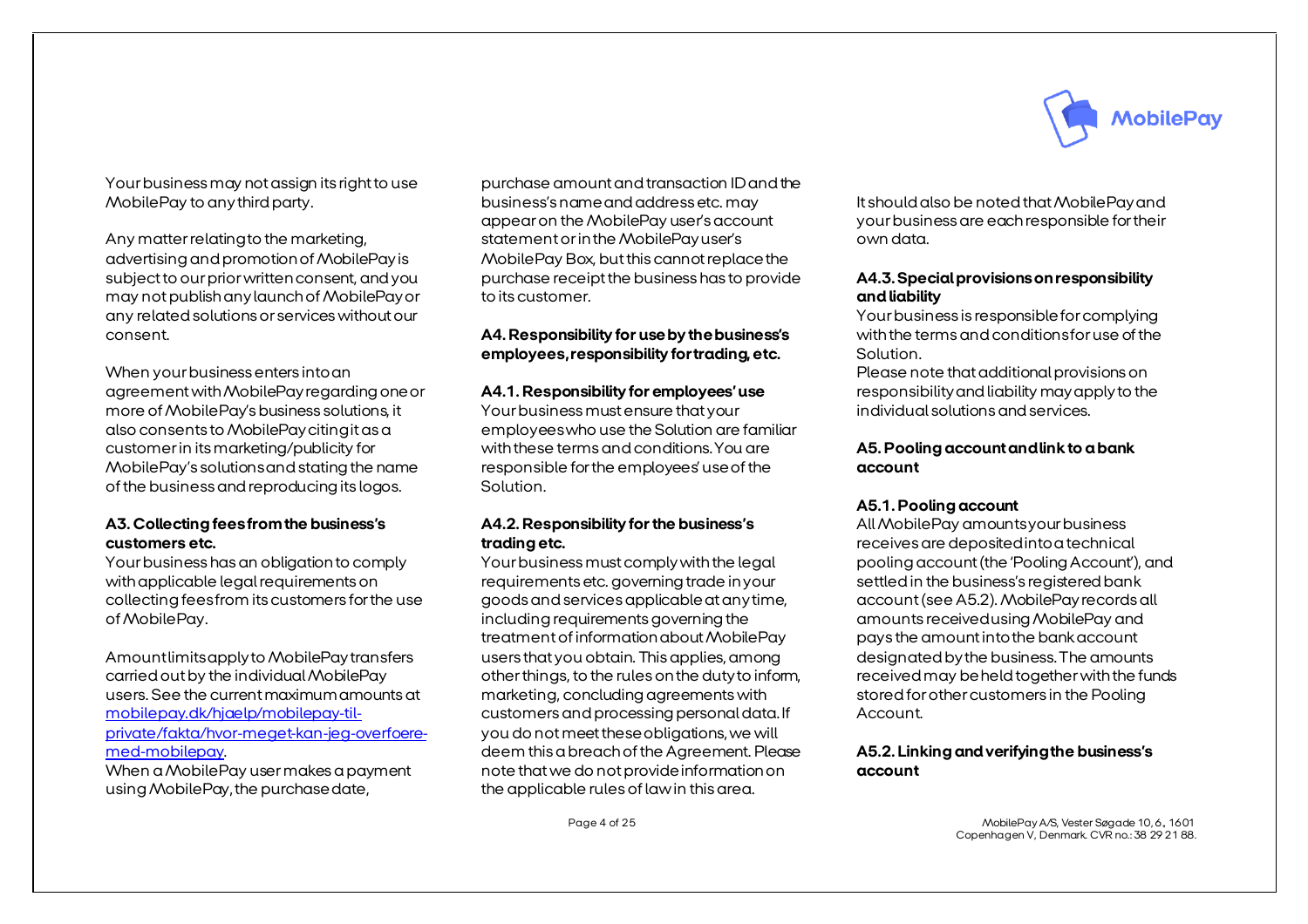

Your business can assign multiple bank accounts to the Solution. The bank accounts must be directly owned by the business, or possibly owned solely by the owner of a sole proprietorship. However, the sole trader may only link (a) private account(s) to the Solution if use of the private account(s) for business related purposes is/arein accordance with the terms and conditions at any given time of the bank(s) the sole trader has registered in MobilePay. Before your business can receive payments from your customers, the bank accounts linked to the Solution must be verified. All payments will thereafter be transferred automatically to the registered bank accounts.

Read more about bank account verification a[tmobilepay.dk](https://mobilepay.dk/da-dk/PDF/Nyhed-MobilePay-PricingChart.pdf)..

#### **A5.3. Receipt of payments**

Once MobilePay has verified the business's bank accounts, or verified the owner of the sole proprietorships' private bank accounts, all payments made using MobilePay will be transferred to the bank accounts once a day, unless a different option is selected in the MobilePay Portal.

We reserve the right to postpone transfers to the bank account in cases where we need to carry out investigations or resolve an ongoing dispute concerning the Agreement or Solution, including amongst others in case

of lack of payment of fees,and/or where this is necessary to comply with current legislation, judicial orders or other requests from the Danish or Greenlandic police or other public authorities.

## **A5.4. Statement of the business's transfers via an API**

As a business, you have the ability to get reporting files in several ways. You can choose to download reporting files yourself or via the MobilePay portal. You can also choose to integrate with a Transactional Reporting API (API), and in this connection, you will receive one or more API keys. Here, you should be aware of the following: API keys are provided in MobilePay portal, developer portal or directly by contacting [developer@mobilepay.dk](mailto:developer@mobilepay.dk). You are responsible for securing your API keys. You may not publish or share the API keys with any unauthorised persons. Failure to secure the API keys will increase the likelihood of fraud on your MobilePay Account and potential losses to you or your customers. MobilePay is not liable for any losses incurred due to misplaced or misused keys. Contact us immediately by e-mail or phone if you become aware of any unauthorised use.

Your business is responsible for your employees' and your integrator's use of the APIs provided by MobilePay, including e.g.

access to the APIs and to the information delivered through the APIs.

You are not allowed to use the MobilePay API for any purpose, function or feature not described in the Documentation or otherwise communicated to you by us. The API and documentation will be updated by adding or removing functionality. We will provide you a notice in the event of material changes or removal of functionality from the API so that you may continue using the Services with minimal interruption.

## **A6. Prices, settlement, subscription prices, VAT, etc.**

The current prices for the Solution and services are shown in the price lists for MobilePay's business solutions – see [mobilepay.dk](https://mobilepay.dk/da-dk/PDF/Nyhed-MobilePay-PricingChart.pdf).

MobilePay may change prices at any time at 30 days' notice, unless a regulatory requirement etc. demands shorter notice.

Your business will be informed of the changes via messages in the Portal or via email.

Please note that if we charge VAT in line with section A6.3, the 30 days' notice will not apply.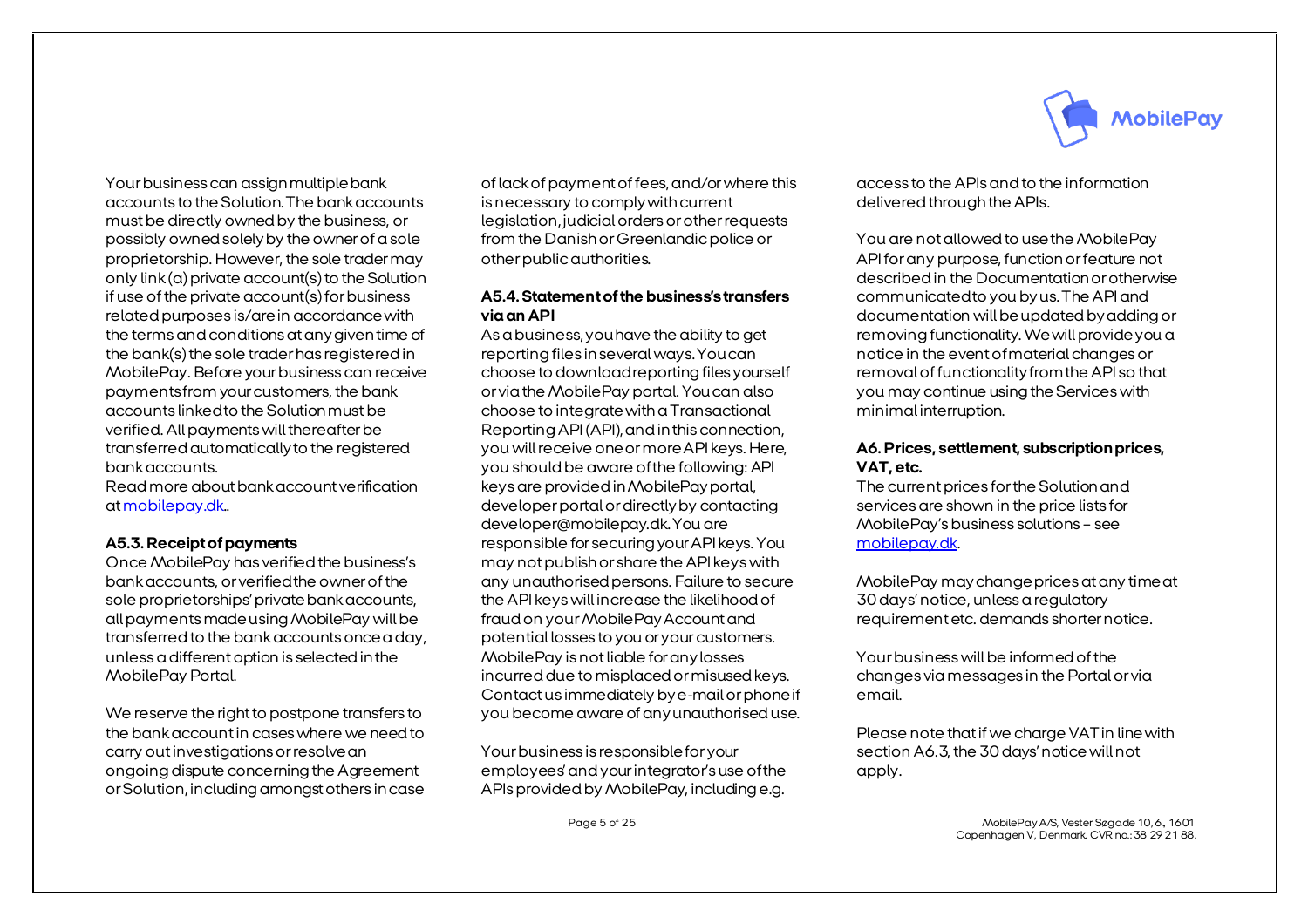## **A6.1. Changes to prices**

Prices are handled differently for 'ongoing contractual services' and 'one-off services'. 'One-off services' are, for example, when a business purchases an additional one-off service or orders extra stickers. 'Ongoing contractual services' usually cover an agreement running for a certain period of time, such as this Agreement.

We may lower prices without notice. We may also introduce and raise prices for one-off services without notice. The same applies to new ongoing contractual services. For existing ongoing contractual services, we may raise the regular prices you pay or introduce new fees, subscription payments, etc. (prices for services we did not previously charge for) at 30 days' notice if the changes are due to market, earnings or competitive factors, including risk, regulatory and cost factors, in Denmark or abroad. Such factors could be:

- a generally higher cost level
- greater operational risk
- changes in the law, legal practice or measures taken by public authorities etc.
- rationalisation of the use of our resources
- changes in taxes and duties
- capital requirements etc.
- a commercial need for changes in our pricing and fee structure

 that the basis on which your individual price terms were previously determined changes materially.

Your business will be informed of the changes via messages in the Portal or via email.

New prices will apply to your business from the date they take effect, unless you notify us that you do not want to be bound by them.

If you notify us that you do not wish to be bound by the new prices, we may view the contractual relationship as having been terminated from the time the new prices enter into force.

## **A6.2. Collection/settlement**

For most solutions, the business may choose between the following two settlement methods:

1) The due amount is deducted from the daily revenue in the Pooling Account before this is transferred to the bank account registered by the business as the receiving account for the given solution. If MobilePay provides services that are subject to VAT, the business will receive an invoice for these.

2) The due amount is collected by issuing an invoice once a month covering the business's total fees/charges for the previous



month. An invoice fee will be added, and the business will receive an invoice for this. The price of this can be found in the MobilePay Portal or a[t mobilepay.dk](https://mobilepay.dk/da-dk/PDF/Nyhed-MobilePay-PricingChart.pdf), where you can also read more about the settlement methods., where you can also read more about the settlement methods.

For solutions subject to a paid subscription or other non-transaction-related fees, these will be charged in line with the agreement the business otherwise has with MobilePay regarding method of payment (see above). The business will be able to see information about this in the MobilePay Portal.

If the business has chosen settlement method 1, the business may use the MobilePay Portal to choose from which point of sale the monthly MyShop subscription is to be deducted.

Please note that if there is insufficient revenue to cover fees etc., MobilePay reserves the right to issue an invoice.

MobilePay is entitled to bundle and debit fees etc. more than one month after the transaction to which they relate has been processed.

Fees etc. may be collected in other ways where so agreed between your business and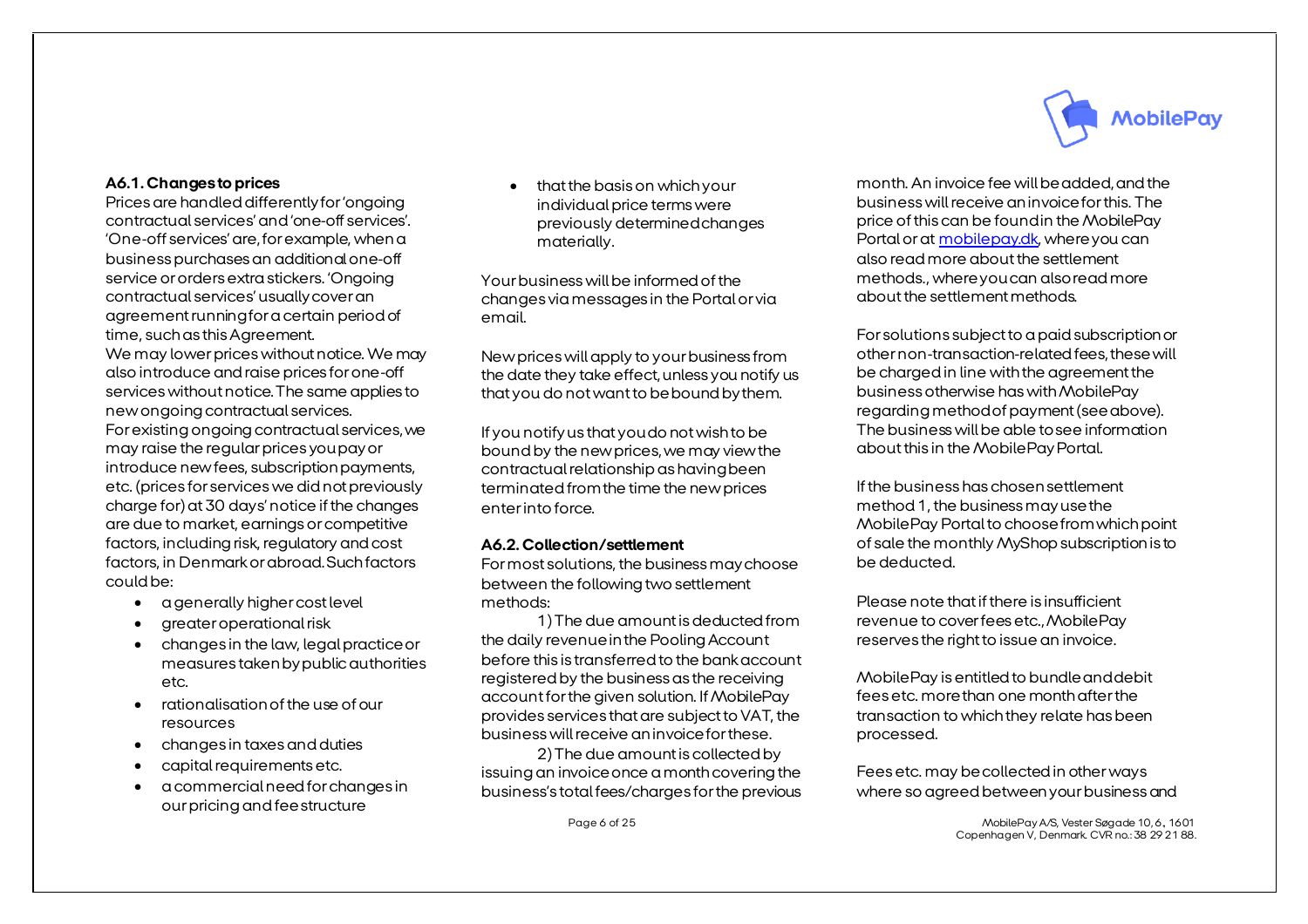MobilePay. There may be administrative charges in connection with fee collection.

The collection method chosen has no bearing on MobilePay's right to set off under section A17.

We are entitled to demand payment for providing additional information or information delivered more frequently than entailed in the terms and conditions for MobilePay's business solutions when the Agreement was entered into. We may demand payment for sending information to your business about the payments made.

#### **A6.3. VAT**

The prices for the Solution and associated services have been stated excluding VAT, unless otherwise noted. If the Solution is, becomes or has been subject to VAT, we are entitled to add VAT to prices and collect this VAT from the business.

To avoid misunderstandings, please note that we may also collect VAT we have paid for services already provided to or paid for by your business. The current applicable VAT amount or rate is shown in the current price list for the Solution at [mobilepay.dk](https://mobilepay.dk/da-dk/PDF/Nyhed-MobilePay-PricingChart.pdf).

**A7. MobilePay's responsibility and liability** 

MobilePay is liable for damages for late or defective performance of our contractual obligations resulting from error or negligence.

Even in areas of increased liability, we are not liable for losses arising from:

- breakdown of or lack of access to IT systems or damage to data in these systems due to any of the factors listed below and regardless of whether MobilePay or a third-party supplier is responsible for the operation of these systems
- power failure or a breakdown of MobilePay's telecommunications, legislative or administrative intervention, natural disasters, war, riots, civil unrest, sabotage, terrorism or vandalism (including computer virus attacks and hacking)
- strikes, lockouts, boycotts or picketing, regardless of whether MobilePay or its organisation is itself a party to or has started such an industrial dispute and regardless of its cause. This also applies if the dispute affects only parts of MobilePay
- other circumstances beyond the control of MobilePay.

We are not exempt from liability if

• MobilePay ought to have foreseen the cause of the loss when the Agreement



was entered into or ought to have avoided or overcome the cause of the loss

 under Danish (for businesses created in Denmark) or Greenlandic (for businesses created in Greenland) law, MobilePay is liable for the cause of the loss under any circumstances.

We are also not liable for:

- any loss incurred by your business as a result of your customers' or any third party's unauthorised use of customer access to MobilePay
- any loss incurred by your business as a result of any third party's unauthorised use of your access to the Solution
- any indirect losses, operating losses, loss of business or loss of interest.

We are liable for damages in line with the above rules. Section 104 of the Danish Payments Act therefore does not apply.

## **A8. Breach of contract**

Breach of contract includes, but is not limited to, the following events:

 your business fails to meet its payment obligations under the Agreement or the terms and conditions for MobilePay, such as in relation to payment refunds or non-payment of issued notes, invoices, etc.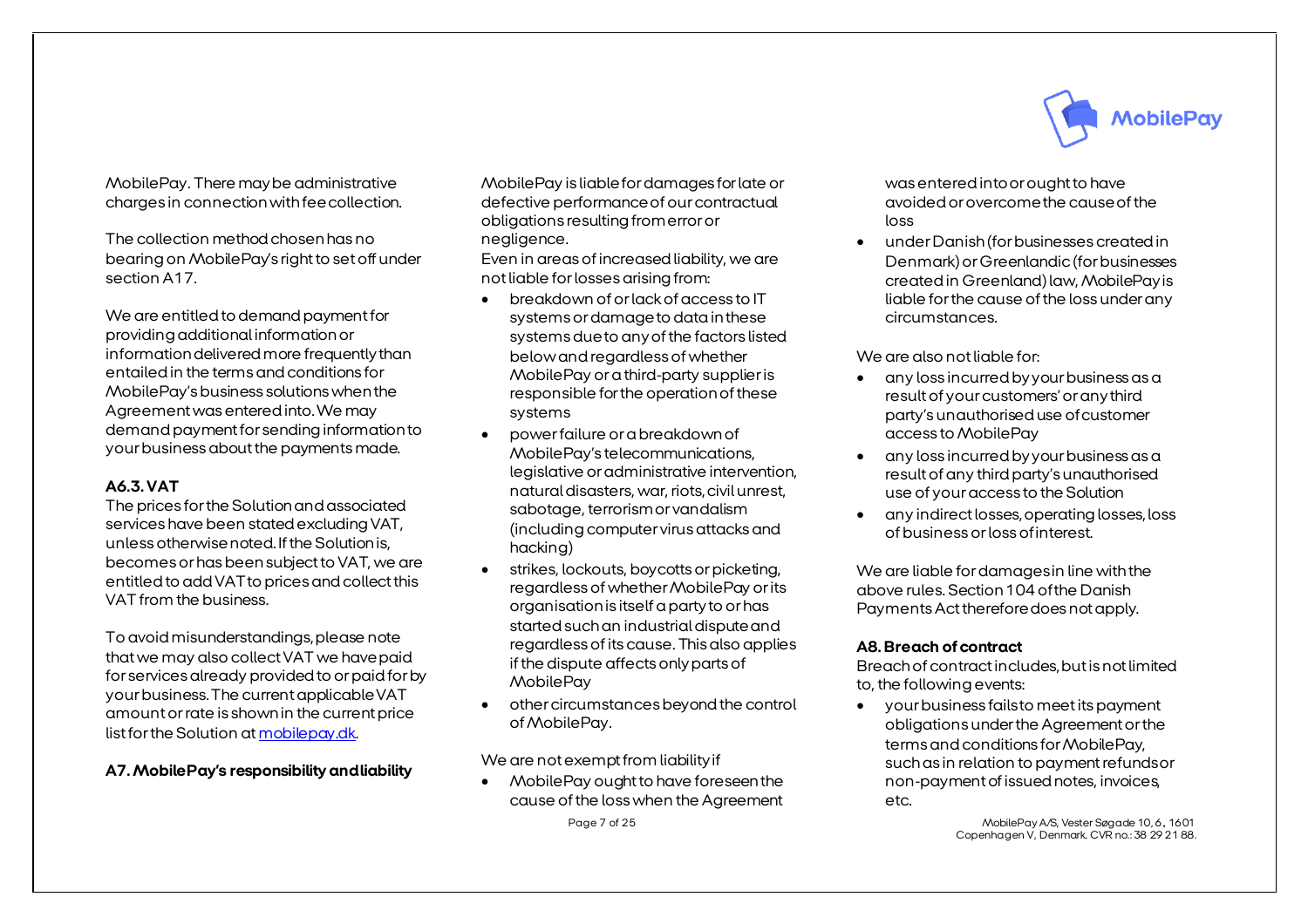- your business suspends its payments
- your business is subject to reconstruction
- your business is declared bankruptor is subject to other forms of insolvency proceedings, including suspension of payments, negotiations for a composition or debt restructuring for Greenlandic businesses
- your business is the subject of an execution or attachment order
- your business otherwise ceases its activities, regardless of the reason for this
- your business significantly or repeatedly fails to comply with the legal requirements etc. governing the sale of its goods and services
- your business does not immediately comply with requirements resulting from reasonable objections raised by your customers regarding your business's goods or services
- MobilePay receives repeated reasonable objections from your customers
- your business otherwise fails to comply with the terms and conditions for MobilePay.

## **A9. Termination**

**A9.1. Termination by your business**

Your business may terminate the Agreement covering the Solution in writing without notice. If your business has the MyShop solution, the Agreement may also be terminated in the MobilePay Portal. However, the termination will not affect any claims raised by MobilePayagainst your business as a result of customer objections. Subscription fees and any prepaid charges are not repayable. Notwithstanding the termination we reserve the right to issue an invoice for any unpaid bills, fees or other claims.

## **A9.2. MobilePay's termination**

MobilePay may terminate the agreement covering the Solution in writing at 30 days' notice. In the event of breach of the agreement covering the Solution, we are entitled to terminate the agreement at less than 30 days' notice or without any notice.

MobilePay may also terminate the agreement without notice if we have reasonable and objective grounds for the termination.

MobilePay may furthermore block access to MobilePay without notice if the business is fully or partly subject to sanctions from Danish or Greenlandic authorities, the EU or the UN; see the Danish Ministry of Foreign Affairs' list of sanctions or the like (e.g. US

authorities such as the Office of Foreign Assets Control) or in case of violation of antimoney laundering and tax control regulations.

MobilePay may furthermore block access to the Solution without notice on suspicion pending further investigationof unauthorised use of the Solution or the Agreement, suspicion of fraud or if MobilePay cannot meet its obligations under the anti-money laundering legislation, for example if your business does not have a verified account to receive payments. Upon completion of the investigation, the Solution may either be reactivated or terminated for breach of contract.

The termination/cancellation also covers access to/use of the MobilePay Portal.

Please note that if your business is not registered in any MobilePay solutions, MobilePay has the right to terminate the Agreement, including the agreement on the MobilePay Portal, at 30 days' notice. If your business wishes to use MobilePay at a later date it must re-register. This means that a new registration fee must also be paid.

## **A10. Change of address and assignment of rights**

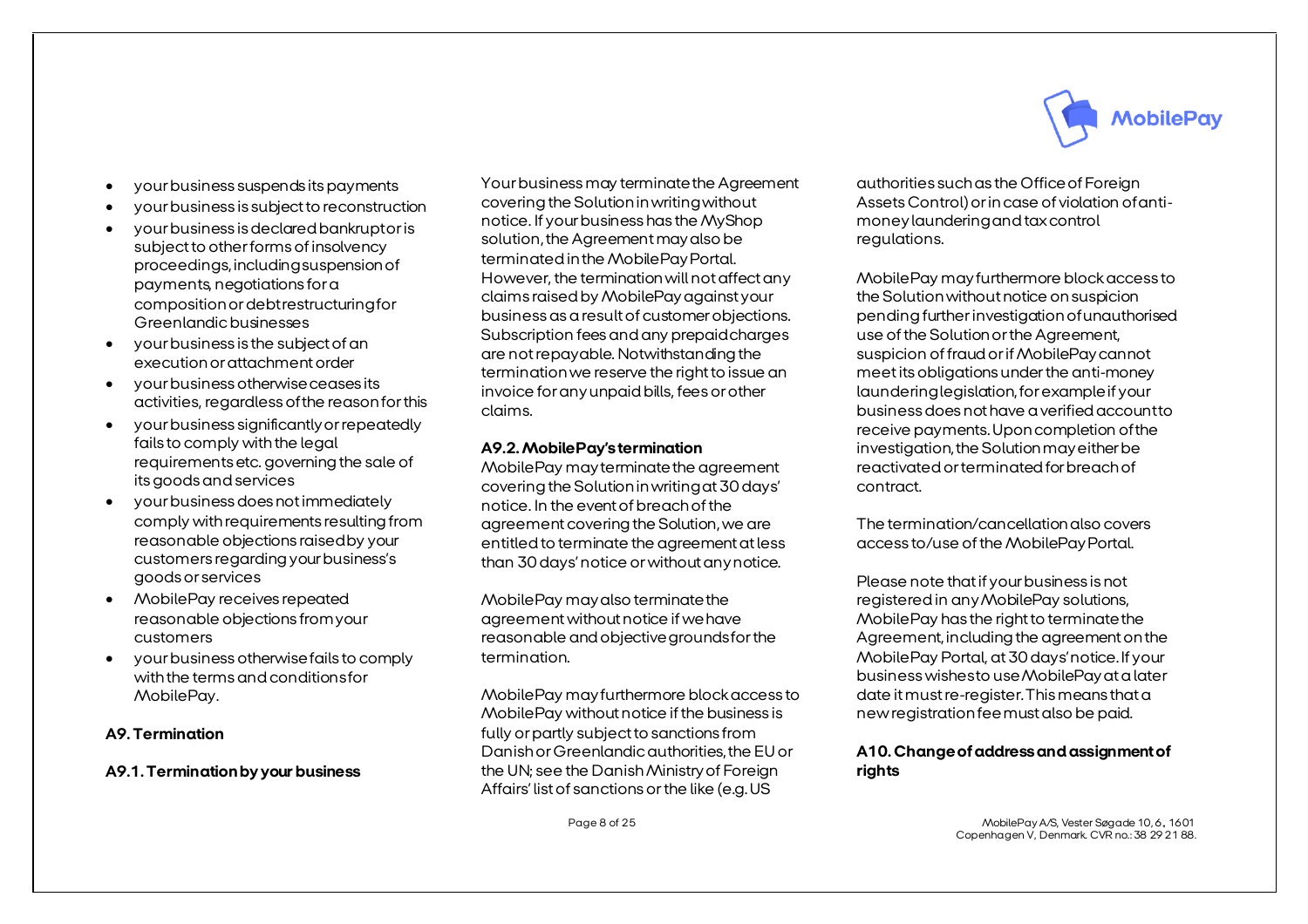

Your business is obligated to keep its email and postal address up to date in the Portal, as important messages are sent via this.

You may not assign your rights or obligations in relation to the Solution without our prior written consent. You may not assign the agreement covering the Solution to a third party.

#### **A11. Contact and assistance**

MobilePay Support can provide assistance for the Solution. You will find the telephone number a[t mobilepay.dk.](https://mobilepay.dk/da-dk/PDF/Nyhed-MobilePay-PricingChart.pdf)

## **A12. Recording of telephone conversations etc.**

MobilePay reserves the right to record and/or register telephone conversations (both when you call us and we call you) and other communication with your business. We do this to document the content of the call/communication, including for administrative use. The recording/registration is for our own use only, including in relation to any legal proceedings. For more information, see [mobilepay.dk/hjaelp/gdpr](https://mobilepay.dk/hjaelp/gdpr).

## **A13. Business information etc.**

We receive branch code and account number information from you for the bank(s) you have registered for MobilePay. Read

about how these are processed in section A15.

When you have an agreement with MobilePay on a MobilePay solution, you also consent to MobilePay disclosing information about your business's Solution and use of the Solution, your CVR number and your branch code and account number to the bank(s) that you have registered for MobilePay. We may also disclose information as stated in the technical documentation on MobilePay's Developer Portal.

Messages regarding termination of the Agreement may also be shared with the bank(s).

This information is disclosed so that the receiving bank(s) can provide support to your business and make information available to your business in their receiving account(s). Your business's branch code and account number are disclosed, so that the bank(s) you have registered in MobilePay can validate and inform MobilePay that the account(s) belongs to your business. Further, we can disclose aggregated information about amongst others the total amount off and number of transactions per payment place to the bank(s) that you have registered in MobilePay, so the receiving bank(s) can advise the business about the business'suse of MobilePay and in order for MobilePay to

rapport to, and potentially settle with, the receiving bank(s).

When you receive or request money using MobilePay, we will send a message containing the amount, the business name you have registered, your MobilePay number, the date of the transfer and your optional message and logo to the payee.

#### **A14. Consent to processing of personal data when you use payment services**

You consent to the processing of your personal data when you use the payment services we provide in MobilePay.

The personal data processed is information such as name, address, CPR number, phone number, account number, information about the services you are receiving, such as payment transactions, including where you have used your MobilePay, whom you have transferred money to or received money from, and how you use MobilePay.

Data may be disclosed to acquirers, banks in Denmark and Greenland and any relevant beneficiaries.

The data are used to provide the payment services we offer you, including to execute payment transactions, generate transactions and make entries, generate entry summaries,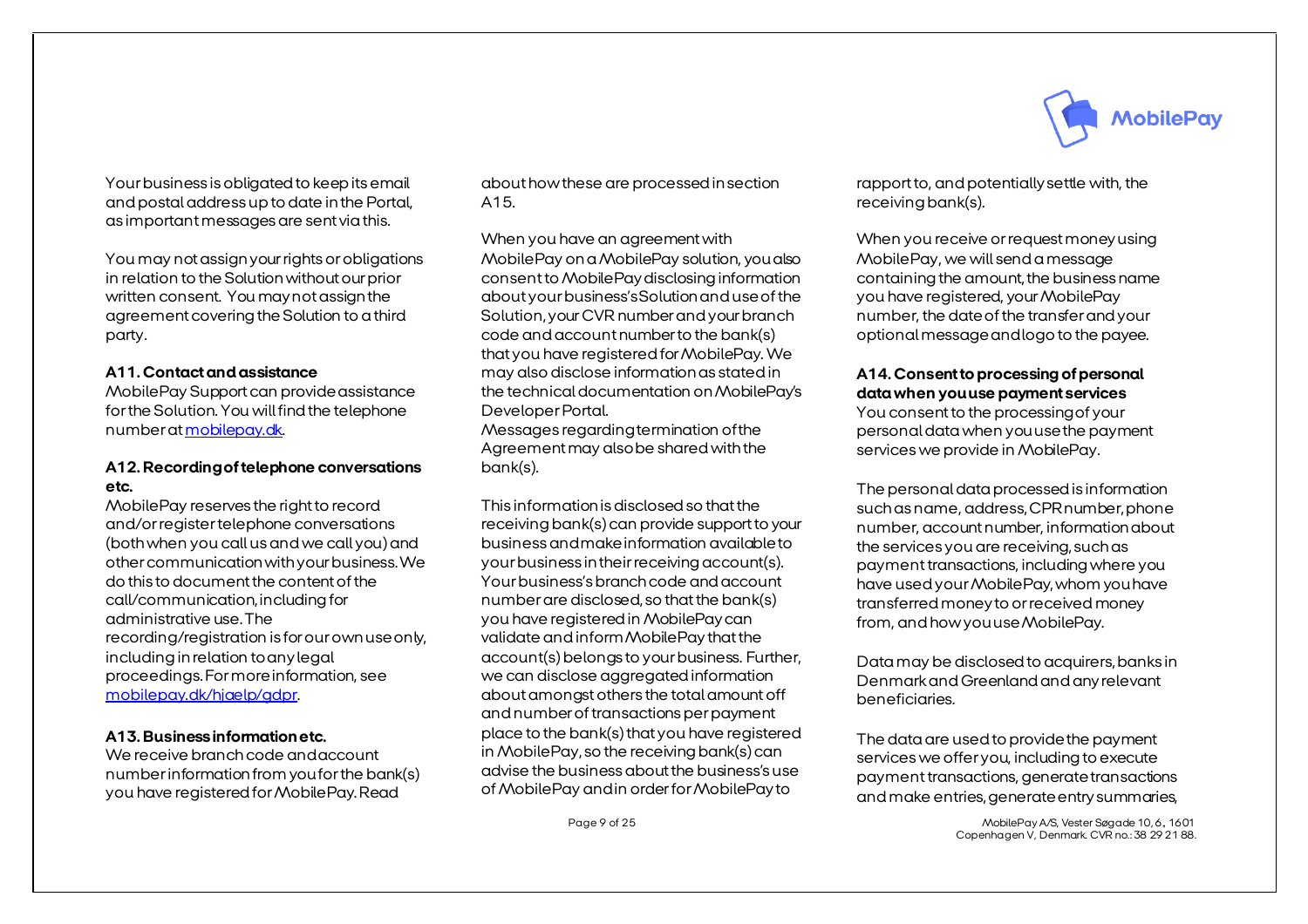**MobilePav** 

submit statutory reports to public authorities, such as the taxation authorities and the Danish Financial Supervisory Authority, and make digital self-service solutions available to you.

The data are processed in line with 'Information about MobilePay's processing of personal data', which can be found at [mobilepay.dk/hjaelp/gdpr](https://mobilepay.dk/hjaelp/gdpr).

You may withdraw your consent at any time by writing t[o mobilepay@mobilepay.dk](mailto:mobilepay@mobilepay.dk), but this will mean that you can no longer use MobilePay.

MobilePay may process business contact informationabout your business' employees if provided, for example e-mail addresses, names and phonenumbers, as well as publically available information, such as the central business registry etc.

## **A15.GDPR, EU Standard Contractual Clauses ("SCC")and independent data controllerrelationship**

You and MobilePay accept and acknowledge to comply with the obligations set out in the General Data Protection Regulation 2016/679 ("GDPR") and any applicable national supplementary legislation as amended from time to time or any regulation replacing GDPR.

You and MobilePay acknowledge that we act as independent data controllers with respect to the transaction data processed. You and MobilePay shall, based on the specific circumstances, take all necessary measures to ensure compliance with the applicable legislation with regard to your responsibilities and the determination of your role as data controller or data processor respectively.

In the event of transfer of personal data to a country outside the EU/EEA,that does not provide adequate levels of protection pursuant to EU law, then by entering into the Agreement, you and MobilePay are entering into EU Standard Contractual Clauses (EU SCC) as set out in the SCC Agreement which can be found here. Greenland is the only non EU/EEA country, where EU SCCs are currently required.

## **A16. MobilePay's right to reimbursement**

MobilePay is entitled to claim reimbursement for:

- any amount we pay on behalf of your business, such as taxes, duties and communication costs
- costs that we have incurred in order to handle disputes your business's customers raise with us as a result of payment using MobilePay.

## **A17. MobilePay's right to set-off**

MobilePay is entitled, without prior notice to your business, to set off any amount that you owe, whether due or not, against any present or future receivable you may be due from us.

#### **A18. Supervisory authority**

MobilePay is authorised by and under the supervision of Finanstilsynet (the Danish Financial Supervisory Authority) Århusgade 110 DK-2100 Copenhagen Ø Tel. +45 33 55 82 82 [www.finanstilsynet.dk](mailto:https://www.finanstilsynet.dk/)

The Danish Financial Supervisory Authority has registered our licence under FSA no. 40505.

Furthermore, the Consumer Ombudsman and the Danish Competition and Consumer Authority supervises compliance with certain statutory provisions under the Danish Payments Act (Lov om betalinger).

## **A19. Complaints**

Yourbusiness can always contact MobilePay if you disagree with us. You can also call us on tel. +45 45 444 447. In this way, we make sure that such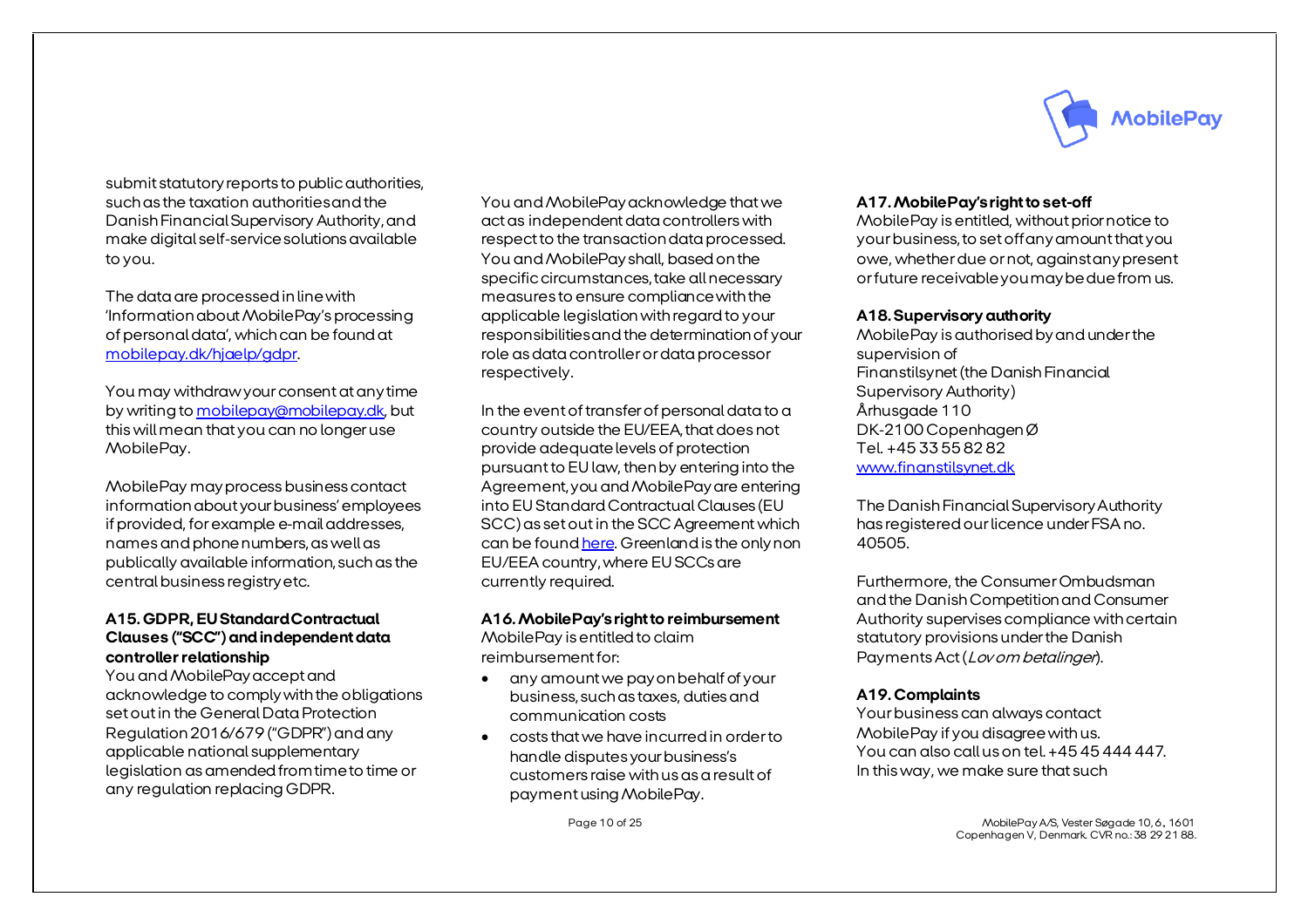disagreement is not based on a misunderstanding.

If your business still disagrees or is not satisfied with the result, you should write to our complaints officer. The address is MobilePay, att. Complaints Officer, Vester Søgade 10, 6th Floor, 1601 Copenhagen V or email t[o klage@mobilepay.dk](mailto:klage@mobilepay.dk).

#### **A20. Interest and commissions**

In some cases, MobilePay receives commissions or other forms of consideration when we sell a business partner's products or refer customers to another enterprise. Your business can receive information about our business partners by contacting us or at our website[, mobilepay.dk](https://mobilepay.dk/da-dk/PDF/Nyhed-MobilePay-PricingChart.pdf)..

#### **A21. Governing law and venue**

These terms and conditions and any disputes arising from them are subject to Danish law, and the proper venue will be the courts of Denmark.

#### **Section B – MobilePay MyShop**

In addition to the terms and conditions set out in section A, the following terms and conditions apply to MobilePay MyShop.

## **B1. What is MobilePay MyShop?**

MobilePay MyShop is a payment solution that includes:

- an app (the 'App') your business may use to receive and request payments for goods and services from MobilePay users. See [mobilepay.dk](https://mobilepay.dk/da-dk/PDF/Nyhed-MobilePay-PricingChart.pdf) for more information.
- an online portal (the 'Portal'), where your business can see the total payments from MobilePay users and manage their MobilePay solutions and other services associated with MobilePay MyShop. Special terms and conditions apply to the use of the Portal.

A 'MobilePay number' refers to a unique payment ID that MobilePay users can transfer payments to.

You can use MobilePay MyShop with several different MobilePay numbers. You can create and delete MobilePay numbers in the Portal. When a MobilePay number is deleted, you can no longer receive payments from customers via the number. Your business can also receive e-money payments from MobilePay Box. This only applies to physical stores and not to distance sales. Failure to comply with this will be considered a breach of the Agreement, which may result in termination in line with section A9.2.

#### **B2. Activating MobilePay MyShop**

As soon as the business has entered into an agreement regarding MobilePay MyShop and MobilePay MyShop has been activated, payments may be received from your customers, either as a MobilePay payment or using e-money from the MobilePay user's MobilePay Box.

Your business will be sent stickers which you can display to inform customers that they can use MobilePay to pay for goods and services at your business. The stickers are free of charge and will be sent to the address specified in connection with establishing the agreement.

You are responsible for ensuring that the information provided when establishing the agreement is correct and up to date.

To prevent unauthorised use of MobilePay MyShop, you must ensure that access and PIN codes are not disclosed to unauthorised persons.

Where possible, devices on which the app is installed should be locked with a password or a keypad lock.

**B3. Use of MobilePay MyShop**

Page 11 of 25 MobilePay A/S, Vester Søgade 10, 6., 1601 Copenhagen V, Denmark. CVR no.: 38 29 21 88.

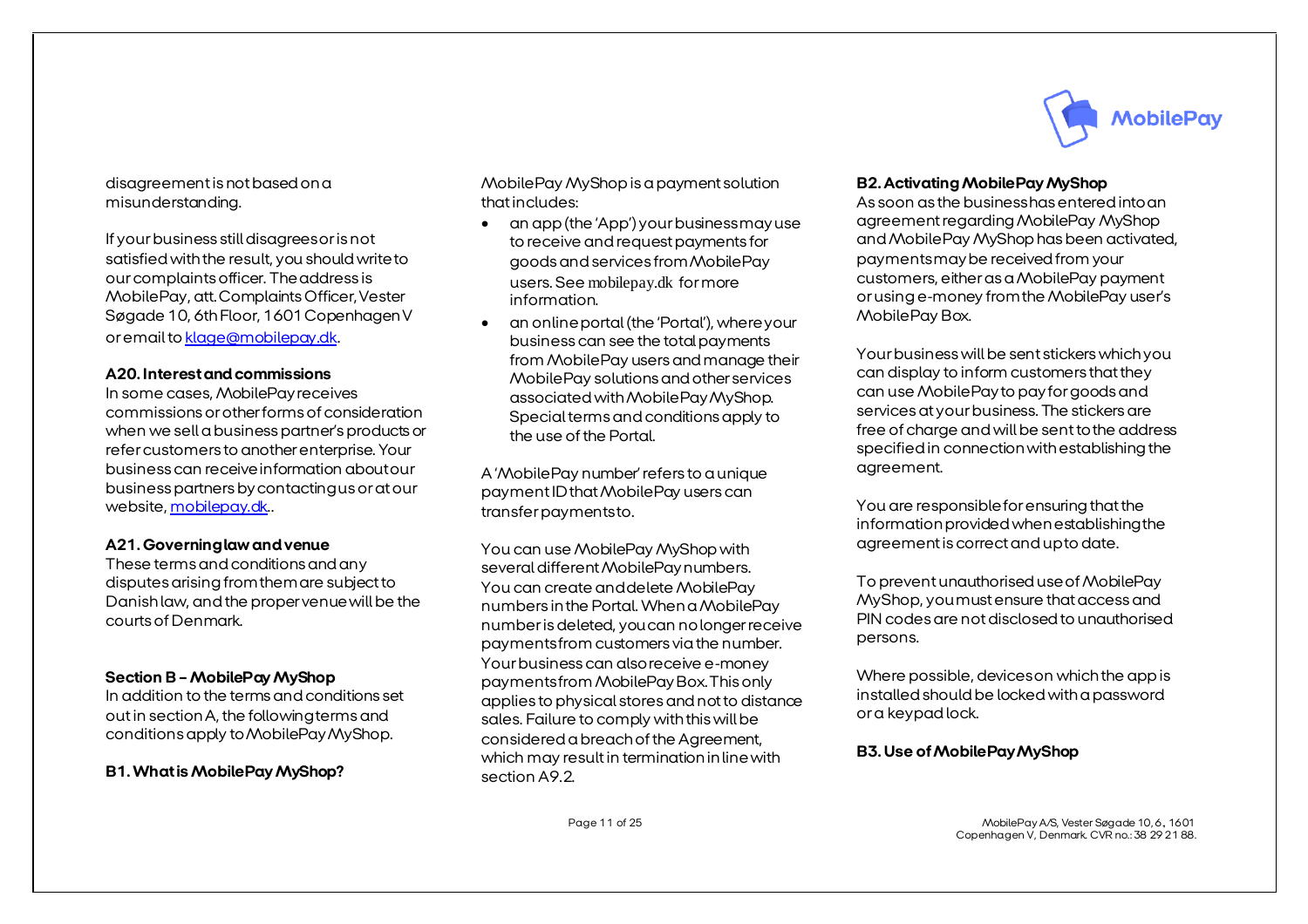# **MobilePav**

## **B3.1. Not for online sales or subscription agreements**

MobilePay MyShop may not be used to receive payments for online sales or for subscription agreements. MobilePay MyShop may be used for fundraising purposes - see section B3.9 for more information.

## **B3.2. Clearly displayed information at business premises**

Only official material supplied by MobilePay may be used to indicate that payment using MobilePay, including payment using emoney from the MobilePay user's MobilePay Box, is possible. In physical stores, stickers must be placed at eye level, unobstructed by other elements.

Your business must ensure that:

- information is posted at the entrance to your business premises or sales counter, clearly and visibly informing customers that they can pay using MobilePay
- the MobilePay number to which payments must be made is displayed clearly at the point-of-sale terminal. If your MobilePay MyShop agreement is terminated, irrespective of the cause, the MobilePay stickers must be removed.

We are not liable for any damage to shop furnishings or other equipment resulting from your business's use of the stickers or any other MobilePay MyShop material.

## **B3.3. Request for payment with MobilePay**

The business must inform the customer of the final purchase amount before requesting payment. It is up to the customer to decide whether to pay using MobilePay or using emoney from the customer's MobilePay Box.

The customer can then transfer the amount to your MobilePay number. You can also send a request with the final purchase amount to the customer.

Requests for payment using MobilePay must be made in accordance with the applicable guidelines. For more information, se[e mobilepay.dk](https://mobilepay.dk/da-dk/PDF/Nyhed-MobilePay-PricingChart.pdf).

The requested amount may not exceed the purchase amount. MobilePay thus cannot be used to make cash withdrawals.

Finally, you can allow customers to pay using MobilePay, including e-money from MobilePay Box, via a link or a QR code –e.g. on an invoice. The link/QR code can be generated through a third party, such as a financial management system, if the third party offers this, or your business can generate the link/QR code itself.

For more information about generating links/QR codes, se[e mobilepay.dk](https://mobilepay.dk/da-dk/PDF/Nyhed-MobilePay-PricingChart.pdf).

MobilePay solely makes this functionality available, and we assume no responsibility for the business or the third party generating the link/QR code. Please also note that we do not provide support if the link/QR code is generated via a third party. In such cases, you must contact the third party.

The system may not be used for online trading – see section B3.1 for more information.

## **B3.4. Customer payments**

As soon as a customer has approved a paymentin MobilePay, the customer can see that the amount will be paid. The money is transferred only if the payment is approved and MobilePay is not blocked. For more information, se[e mobilepay.dk](https://mobilepay.dk/da-dk/PDF/Nyhed-MobilePay-PricingChart.pdf).

## **B3.5. Confirmation of transfer to the customer**

Customers receive confirmation of transfers in MobilePay once payments are completed. Customers can view confirmations of previous transfers under 'Activities' in MobilePay. If payment has been made using e-money, the confirmation will be shown under 'Box' in MobilePay. These are transfer confirmations and not purchase receipts.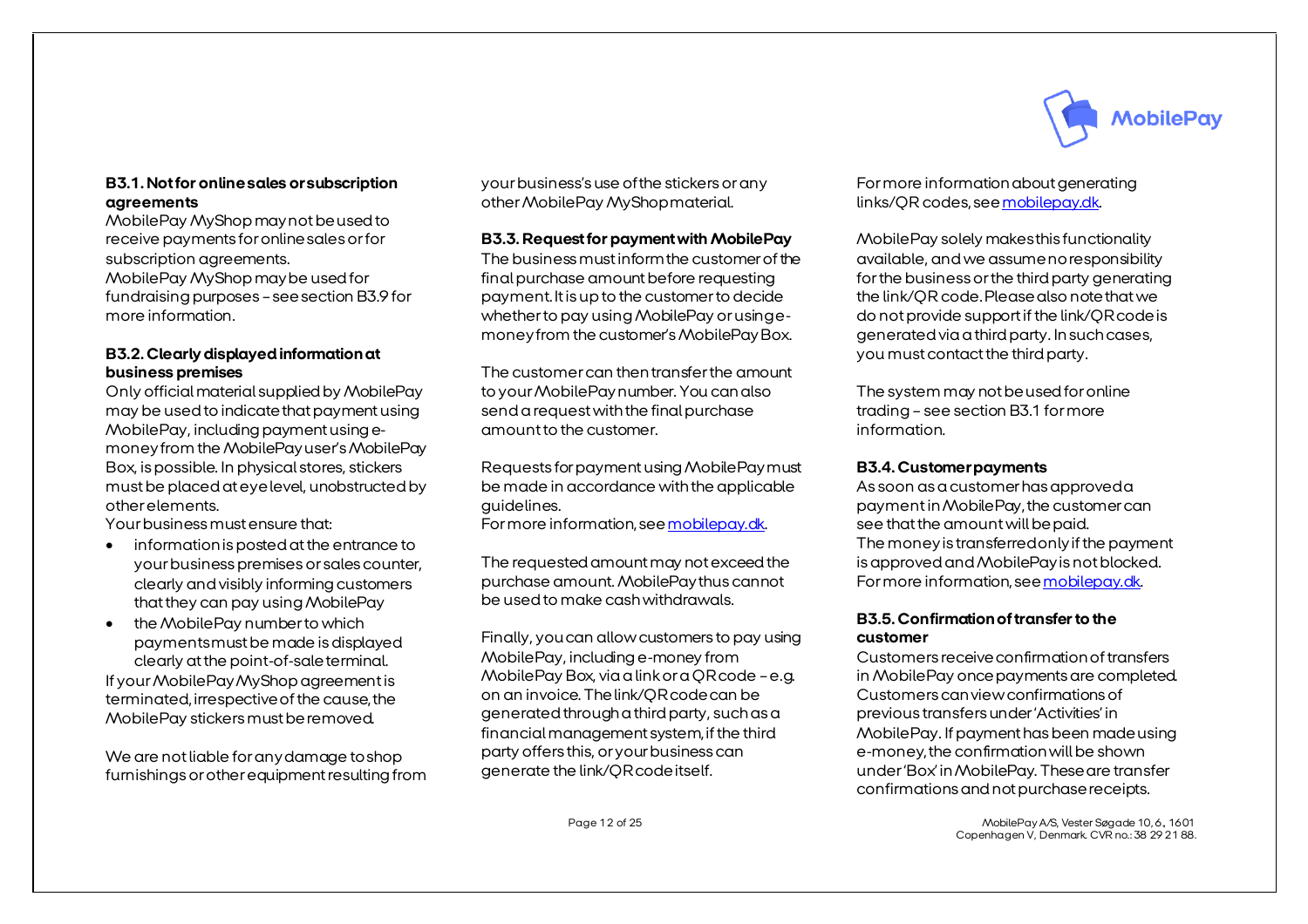

You must provide your customers with a purchase receipt.

#### **B3.6. Post-transaction information**

Customer payments using MobilePay can be viewed by your business in the App or the Portal immediately after the customer has completed the payment. This is your documentation for the completion of the MobilePay transfer to your account.

For payments made using e-money, the emoney amount received will be converted to ordinary cash and added to your account. Each transaction will specify whether payment was made using ordinary cash or emoney. See also section A5.1.

## **B3.7. Reversal of payments**

Your business can reverse payments made with MobilePay through MobilePay MyShop, for example if a customer wants to return a purchase. You can reverse the amount paid by the customer.

For more information, se[e mobilepay.dk.](https://mobilepay.dk/da-dk/PDF/Nyhed-MobilePay-PricingChart.pdf)

#### **B3.8. Using your business's logo**

You can upload your business logo to the App to display it on MobilePay users' receipts etc. in MobilePay.

You must also register your location to enable MobilePay users to view your

business name in MobilePay when they are in the vicinity, if they use this function. MobilePay reserves the right to block your access to MobilePay MyShop in the event of misuse, if you have provided incorrect information about the location of payment sites, or if you use logos that we deem to be morally or ethically questionable or which might harm our image or brand.

## **B3.9. Fundraising**

Any use of MobilePay MyShop for fundraising purposes must comply with the rules of SKAT and the Danish Fundraising Act (*Indsamlingsloven*), and is subject to MobilePay's prior written consent.

Specifically for Greenland, any use of MobilePay MyShop for fundraising purposes must comply with the rules of SKAT and the Public Fundraising Act (Lov om offentlige indsamlingen, and is subject to MobilePay's prior written consent.

In connection with fundraising, your business must comply with the rules applicable at any time on use of the MobilePay logo etc., which are provided on approval of the fundraising.

#### **B4. Objecting to payments**

If one of your customers raises a claim against MobilePay as a result of an objection relating to the purchase of goods or services

from your business, we may instruct the customer to raise the claim against you. If one of your customers contacts MobilePay regarding reversal in accordance with the rules of the Danish Payments Act, MobilePay will consider the matterin accordance with the applicable legal requirements. You must indemnify us for any claims raised in connection with a customer objection. We have the option to set off any claims (see section A17).

#### **B5. Unauthorised use**

The business must contact MobilePay as soon as possible to block its access to MobilePay MyShop if it suspects MobilePay MyShop is being misused. You must also give us all the information required for us to investigate the suspected unauthorised use of your MobilePay MyShop and to take corrective and legal measures.

 $Call +454514440$ 

## **Section C – App payments with MobilePay/ MobilePay AppSwitch**

In addition to the terms and conditions set out in section A, the following terms and conditions apply to app payments with MobilePay/MobilePay AppSwitch.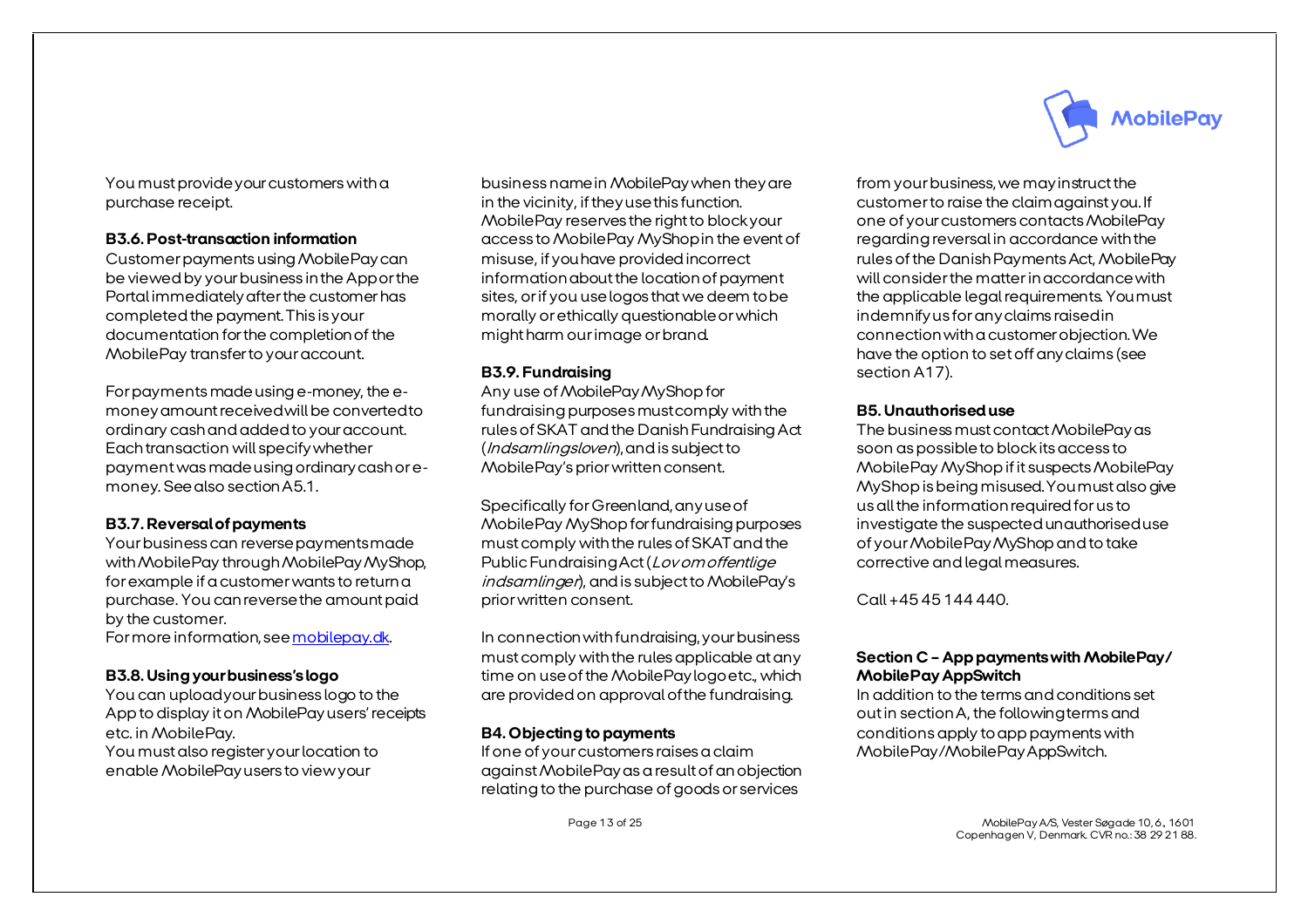## **C1. Whatare app payments with MobilePay/MobilePay AppSwitch?**

App payments with MobilePay/MobilePay AppSwitch are payment solutionsallowing businesses to integrate MobilePay as a payment solution in their own apps. App payments with MobilePay/MobilePay AppSwitch allow MobilePay users to choose MobilePay as a payment option in your business' app. The user will be taken from your app to the MobilePay app where payment can be executed. Once the payment has been completed, the user will return to your app.

App payments with MobilePay/MobilePay AppSwitch are compatible with Android and iOS.

**C2. Implementation and activation of app payments with MobilePay/MobilePay AppSwitch**

## **C2.1. Activation of app payments with MobilePay/MobilePay AppSwitch**

When your business has concluded an app paymentswith MobilePay/MobilePay AppSwitch agreement, you can activate app payments with MobilePay/MobilePay AppSwitch by following the information on setting up MobilePay at [mobilepay.dk.](https://mobilepay.dk/da-dk/PDF/Nyhed-MobilePay-PricingChart.pdf)

You are then ready to receive customer payments using app payments with MobilePay/MobilePay AppSwitch.

You are responsible for ensuring that the information provided when establishing the agreement and in your app is correct and up to date.

## **C2.2. Implementation of app payments with MobilePay/MobilePay AppSwitch**

Your business is responsible for ensuring that app payments with MobilePay/MobilePay AppSwitch have been correctly implemented in your app and in compliance with MobilePay's rules and instructions. These are available a[t mobilepay.dk](https://mobilepay.dk/da-dk/PDF/Nyhed-MobilePay-PricingChart.pdf). In addition, the solution must be tested according to the procedure described at [mobilepay.dk](https://mobilepay.dk/da-dk/PDF/Nyhed-MobilePay-PricingChart.pdf).

## **C3. Use of app payments with MobilePay/MobilePay AppSwitch**

## **C3.1. Only for use for purchases made through apps**

Your business may only receive payments withapp payments with MobilePay/MobilePay AppSwitch for the sale of goods and services if this complies with the rules applicable to your app and sales via the app (see section C3.2).

You may not use app payments with MobilePay/MobilePay AppSwitch for receiving payments for subscription agreements.

## **C3.2. Use and responsibility and liability for use**

Your business must comply with any rules and conditions applying at any time to your app and sales made through your app. This applies, for example, to the rules that Apple and Google set for developing and using your app. For example, you may not receive payments in your app via app payments with MobilePay/MobilePay AppSwitch for services intended for use in the app. Examples of such services are music services, magazines and subscriptions, etc.

If your business fails to comply with the above, this will be deemed a breach, entitling MobilePay to terminate the Agreement. Your business must indemnify MobilePay for any claim MobilePay may be met with and any loss MobilePay may incur as a result of your failure to comply with the above requirement.

## **C3.3. Clearly displayed information in the business's app**

Your business must ensure that information is provided in your app, clearly and visibly advising customers that they can pay using MobilePay.

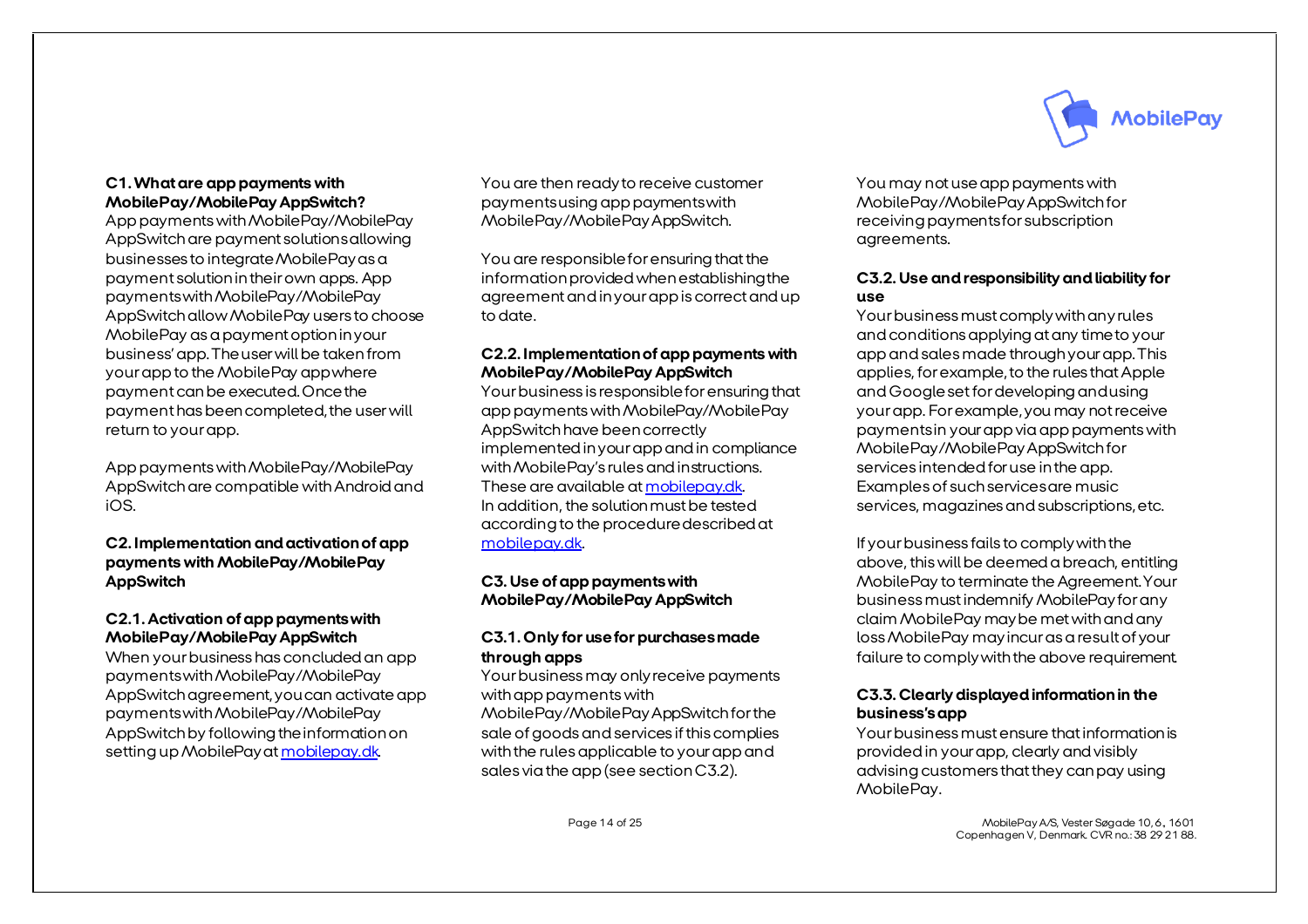

You must ensure that MobilePay is spelled correctly and that only official logos are used. Logos may be downloaded via [mobilepay.dk](https://mobilepay.dk/da-dk/PDF/Nyhed-MobilePay-PricingChart.pdf).

If your app payments with MobilePay/MobilePay AppSwitch agreement is terminated or expires, irrespective of the cause, MobilePay instructions and logos must be removed from your apps.

## **C3.4. Request for payment with MobilePay**

You must inform customers of the final purchase amount before requesting payment with MobilePay. The amount to be paid for the product will automatically be transferred to MobilePay when your app switches to MobilePay.

The amount you request to be paid in MobilePay may not exceed the purchase amount. MobilePay thus cannot be used to make cash withdrawals.

If you use the 'reservation af beløb' (reservation of amount) function, your business must ensure that the customer has been notified of this, and the reservation must be terminated immediately after a purchase is cancelled.

## **C3.5. Customer payments**

As soon as a customer has approved a payment in MobilePay, the customer can see in the MobilePay app that a purchase has been made.

The money is transferred only if the payment is approved and MobilePay is not blocked. For more information, se[e mobilepay.dk](https://mobilepay.dk/da-dk/PDF/Nyhed-MobilePay-PricingChart.pdf).

## **C3.6. Confirmation of transfer to the customer**

Customers receive confirmation of transfers in MobilePay once payments are completed. Customers can view confirmations of previous transfers under 'Activities' in MobilePay. These are transfer confirmations and not purchase receipts. You must provide your customers with a purchase receipt.

## **C3.7. Reversal of payments**

Your business can reverse payments made with MobilePay if a customer wants to return a purchase, for example. This function is available if you have integrated with our app payments with MobilePay/MobilePay AppSwitch APIs. You cannot reverse more than the amount paid by the customer.

#### **C3.8. Post-transaction information**

Once the customer has approved a payment withMobilePay, MobilePay will reserve or transfer the amount. In case of reservations

of amounts, the transfer is executed when your business collects the payment with the capture service.

## **C3.9. Business name and logo**

When setting up the app payments with MobilePay/MobilePay AppSwitch Payment Points in the MobilePay Portal, the name and logo of your business must be provided. The name and logo will appear on the MobilePay user's receipt in MobilePay.

MobilePay reserves the right to block your access to app payments with MobilePay/MobilePay AppSwitch in the event of misuse, or if you use logos that we deem to be morally or ethically questionable or which could harm our image or brand.

## **C3.10. Fundraising**

Any use of app payments with MobilePay/MobilePay AppSwitch for fundraising purposes must comply with the rules of SKAT and the Danish Fundraising Act, and is subject to MobilePay's prior written consent.

Specifically for Greenland, any use of app payments with MobilePay/MobilePay AppSwitch for fundraising purposes must comply with the rules of SKAT and the Public Fundraising Act (Lov om offentlige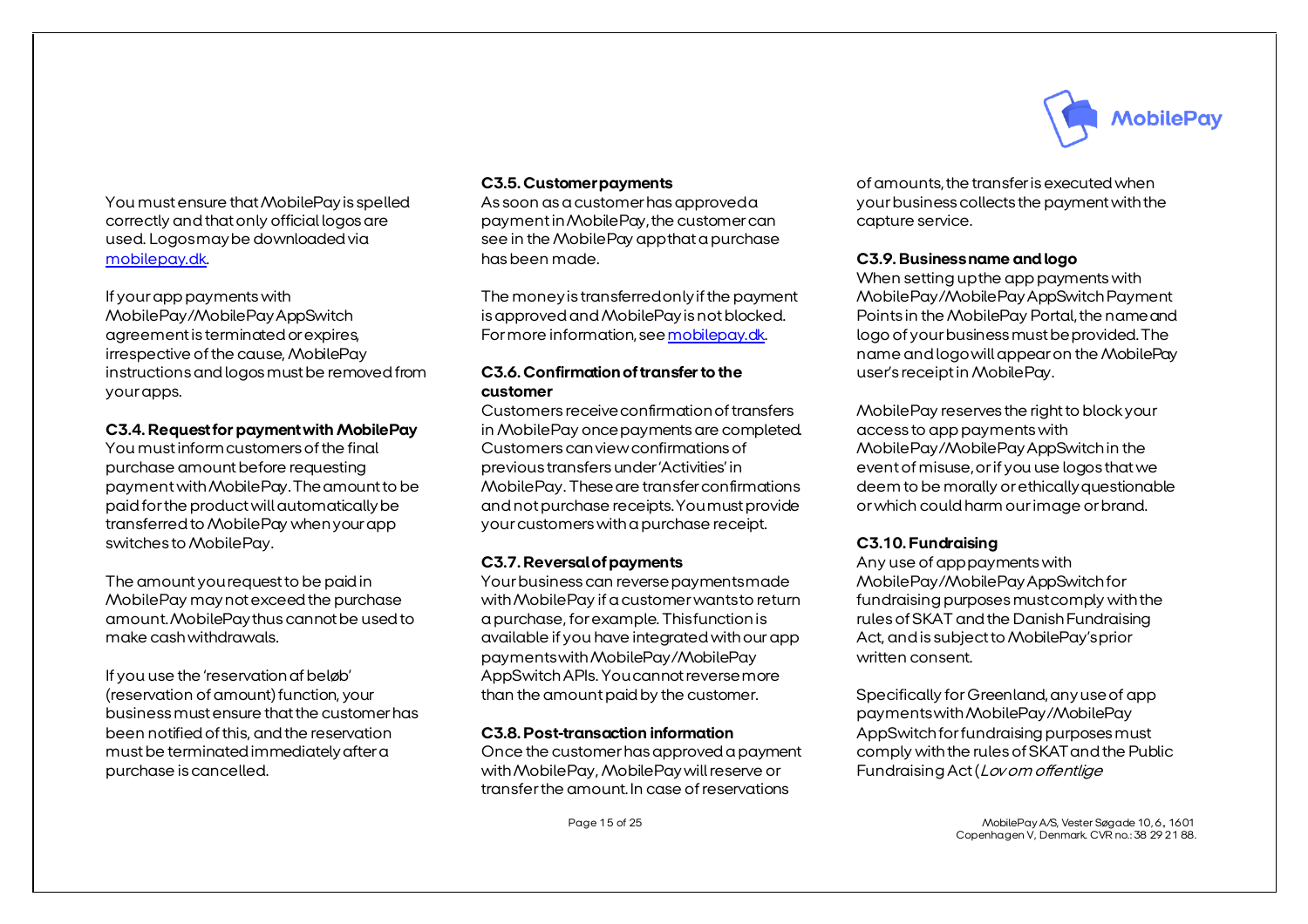

indsamlinger, and is subject to MobilePay's prior written consent.

In connection with fundraising, your business must comply with the rules applicable at any time on use of the MobilePay logo etc., which are provided on approval of the fundraising.

#### **C4. Objecting to payments**

If one of your customers raises a claim against us as a result of an objection relating to goods or services purchased from you, we may instruct the customer to raise the claim against you. If one of your customers contacts MobilePay regarding reversal in accordance with the rules of the Danish Payments Act, MobilePay will consider the matter in accordance with the applicable legal requirements. You must indemnify us for any claims raised in connection with a customer objection. We have the option to set off any claims (see section A17).

#### **C5. Blocking access to app payments with MobilePay/MobilePay AppSwitch**

Your business must contact MobilePay as soon as possible to block your access to app payments with MobilePay/MobilePay AppSwitch if you suspect any inappropriate use of your app, including app payments with MobilePay/MobilePay AppSwitch.

**C6. Unauthorised use**

If you suspect or discover unauthorised use of your app payments with MobilePay solution/MobilePay AppSwitch, you must contact MobilePay immediately. You must also give us all the information required for us to investigate the suspected unauthorised use of your app payments with MobilePay solution/MobilePay AppSwitch and to take corrective and legal measures.

You may remove app payments with MobilePay/MobilePay AppSwitch as a payment function in your app if your suspect any inappropriate use of the app, and we may block an agreement at any time if we suspect unauthorised use.

#### **Section D – MobilePay Point of Sale**

In addition to the terms and conditions set out in section A, the following terms and conditions apply for MobilePay Point of Sale ('MobilePay POS').

#### **D1. What is MobilePay POS?**

MobilePay POS is a payment solution allowing businesses to receive MobilePay payments in physical shops using a MobilePay box, a QR code or a terminal which accepts both MobilePay and payment cards.

These rules apply irrespective of which of the above options your business uses, unless otherwise specifically stated.

MobilePay POS allows MobilePay users to pay by holding their phones to the MobilePay box/terminal installed by your business at the payment system or scanning the QR code displayed. A request for the purchase amount is then sent to the user's phone, and the MobilePay user confirms the purchase by approving the amount in his or her MobilePay app.

If the user has activated the 'Betal fra låst skærm' (Pay from Locked Screen) function, the user can confirm the purchase from his or her phone, even though the screen is locked. The 'Betal fra låst skærm' (Pay from Locked Screen) function can be used for payments under DKK 250 currently. However, the user will be regularly asked to approve the payment by opening the MobilePay app, even if the amount is below the current spending limit.

MobilePay POS is compatible with iOS and Android.

## **D2. Implementation and activation of MobilePay POS**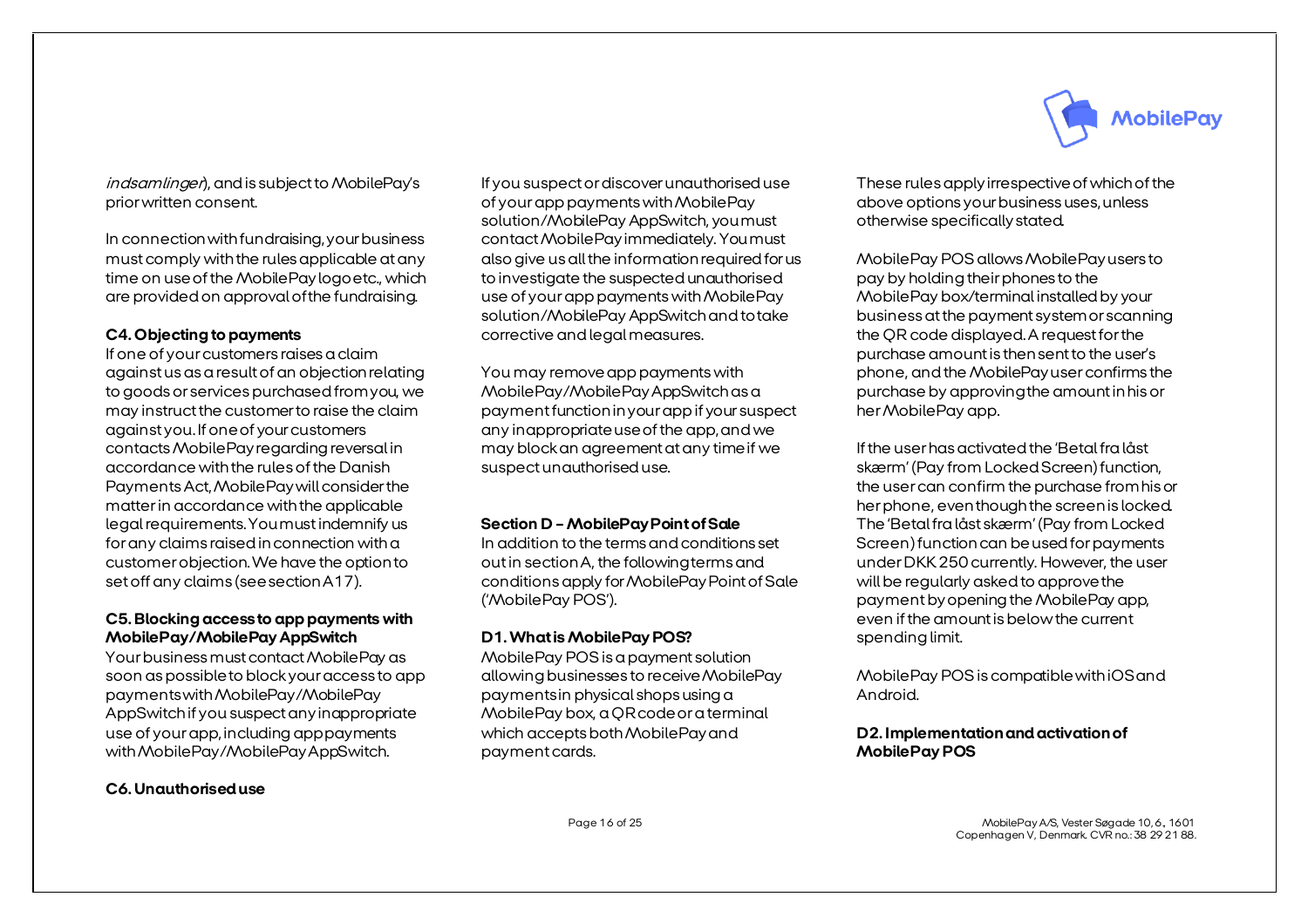## **D2.1. Requirements for use of MobilePay POS**

In order to use MobilePay POS, you must:

- sign an agreement with MobilePay on MobilePay POS
- purchase/lease the desired number of MobilePay boxes/QR codes/terminals and install the solution.

If the solution has to be integrated into your point-of-sale terminal, this must be done by a payment system provider certified by us.

## **D2.2. Implementation of MobilePay POS**

You are responsible for ensuring that MobilePay POS is correctly implemented in your payment systems and that all MobilePay boxes/QR codes/terminals are correctly installedand connected.

You are responsible for purchasing and configuring your own payment systems and all the MobilePay boxes/QR codes/terminals you need for roll-out.

You are also responsible for correcting any errors and maintenance of your own payment systems and MobilePay boxes/QR codes/terminals.

## **D2.2.1. Use of sample code**

MobilePay A/S can choose to make a sample code available to you in your

business. The sample code illustrates how you can implement and use MobilePay POS.

If we make a sample code available, you may only use and modify the sample code for implementation of MobilePay POS. If you use a third party to perform integration on your behalf, the third party must have been certified by MobilePay. Even if you are using a third party, you remainresponsible for ensuring that the implementation is performed correctly, see also section D2.2.

The sample code is made available to you as is. MobilePay A/S does not provide technical support for sample code or implementations made fully or partly by means of a sample code. You can read more about sample codes on MobilePay's developer site.

MobilePay, including affiliated companies, disclaims any liability for the sample code, including whether it works as intended, whether it continues to work as intended and whether it is free of faults. Irrespective of section A7, we disclaim any liability for any loss that you may incur using the sample code.

MobilePay A/S may choose no longer to make a sample code available at any given time without notice.

## **D2.3. Activation of MobilePay POS**

When the requirements for use of MobilePay POS are met, we will set up shop IDs that you must use to activate MobilePay POS.

You are then ready to receive customer payments via MobilePay POS. You can use MobilePay POS in different shops, self-service vending machines or other physical outlets. You can deregister shop IDs associated with MobilePay POS by contacting MobilePay Support. Once a shop ID has been deregistered, you can no longer receive payments from MobilePay users in shops where the ID was used.

## **D2.4. Access for other parties to MobilePay boxes**

This section applies only if your business uses a MobilePay box.

You are not entitled to sell or in any other way make arrangements for MobilePay boxes without MobilePay's prior consent.

You can give other payment service providers or providers of other services access to MobilePay boxes. In such case, we will be entitled to payment of the access fee set out in the 'Charges for MobilePay POS' list. In case of such access, you must always inform us of the MobilePay box serial

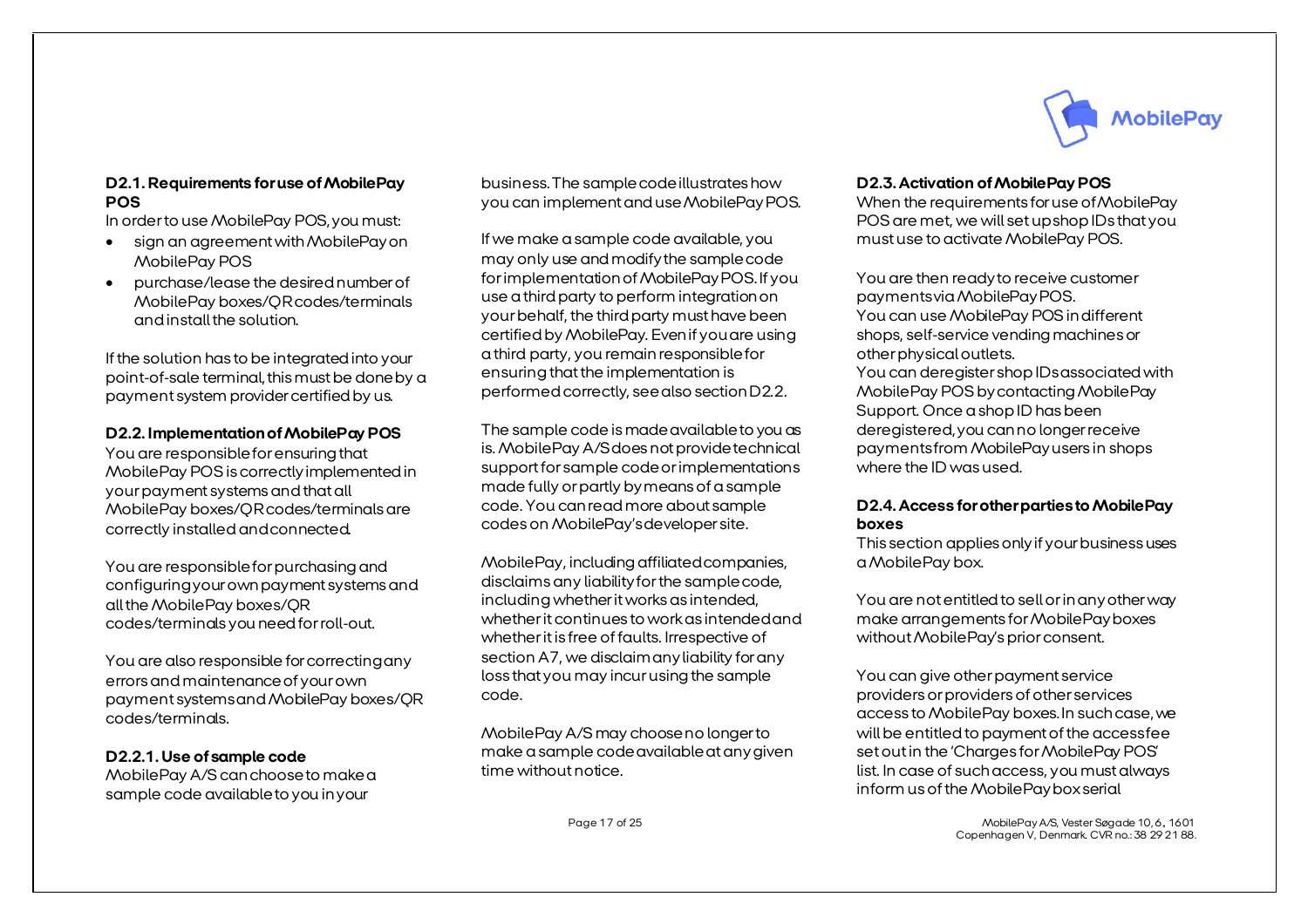

number. It is also a requirement that no changes be made to the existing technical configuration for MobilePay. If other payment service providers or providers of other services want to use MobilePay systems, such use requires an agreement to be concluded with us, and we reserve the right to demand payment for this. We cannot be held liable for disruptions, losses or expenses in relation to other payment service providers' or providers of other services' access to and use of the MobilePay boxes.

## **D3. Use of MobilePay POS**

#### **D3.1. Physical trade only**

You may only receive payments in MobilePay POS for sales of goods and services in physical shops where the goods or services are delivered in direct connection with the payment or prior to payment.

MobilePay POS may not be used to receive payments for online commerce or for subscription agreements.

## **D3.2. Clearly displayed information at business premises**

Your business will receive stickers which you can display to show your customers that they can use MobilePay to pay for goods and services at your premises.

You may also be given access to visual material which will allow you to make your own stickers and signs. In the event of any non-compliance with the terms and conditions for use of MobilePay graphics, MobilePay may request that any noncompliant signage be removed. The terms and conditions for use of MobilePay graphics are available online (website). You will receive a link to the website when you have been set up as a MobilePay POS customer.

Using the stickers provided or your own signage, you must ensure that:

- information is posted at the entrance to your business premises, clearly and visibly advising customers that they can pay with MobilePay
- information is posted by the point-of-sale terminal, clearly advising customers that they can pay with MobilePay
- MobilePay boxes/QR codes/terminals are placed in a clear and visible location by the point-of-sale terminal.

When MobilePay can be used for payment in vending machines, it must be clearly shown on the vending machine that it is possible to use MobilePay – either using the supplied MobilePay stickers or the vending machine display.

If your MobilePay POS agreement is terminated or expires, irrespective of the cause, the MobilePay stickers and other signage must be removed. Any unused stickers must be returned to us. We are not liable for any damage to shop furnishings or other equipment resulting from your use of MobilePay POS stickers, MobilePay boxes/QR codes/terminals or any other MobilePay POS material.

## **D3.3. Request for payment with MobilePay**

You must inform customers of the final purchase amount before requesting payment with MobilePay. The request for the amount is automatically transferred to MobilePay when the request is sent from your payment system/terminal to MobilePay.

The amount you request to be paid in MobilePay may not exceed the purchase amount. MobilePay thus cannot be used to make cash withdrawals.

## **D3.4. Customer payments**

As soon as a customer has approved a payment in MobilePay, the customer can see that the amount will be paid.

The money is transferred only if the payment is approved and MobilePay is not blocked. For more information, se[e mobilepay.dk](https://mobilepay.dk/da-dk/PDF/Nyhed-MobilePay-PricingChart.pdf).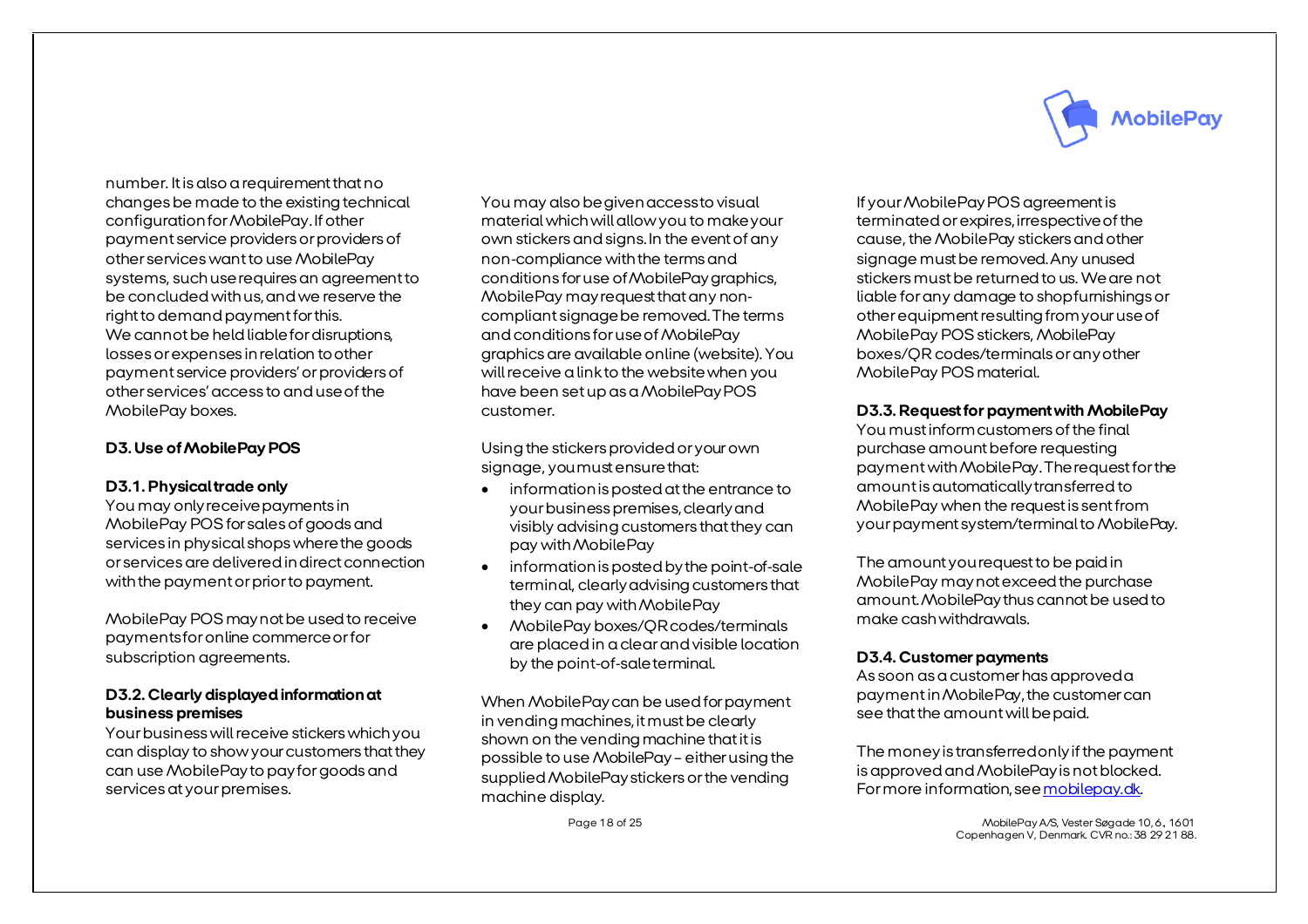## **D3.5. Confirmation of transfer to the customer**

Customers receive confirmation of transfers in MobilePay once payments are completed. Customers can view confirmations of previous transfers under 'Activities' in MobilePay. These are transfer confirmations and not purchase receipts. You must provide your customers with a purchase receipt.

## **D3.6. Post-transaction information**

Customer payments with MobilePay can be viewed in your business's payment system immediately after the customer has completed the payment. This is your documentation for the completion of the MobilePay transfer to your Pooling Account.

## **D3.7. Reversal of payments**

Your business can reverse payments made with MobilePay through the payment system/a terminal if a customer wants to return a purchase, for example. You cannot reverse more than the amount paid by the customer.

## **D3.8. Using your business's logo**

Your business must submit its logo for the creation of brand and shop IDs. The logo will be displayed on MobilePay users' receipts etc. in MobilePay. You may also register your location to enable MobilePay users to view

your business name in MobilePay when they are in the vicinity, if they use this function.

We reserve the right to block your access to MobilePay POS in the event of misuse, if you have provided incorrect information about the location of sales outlets, or if you use logos that we deem to be morally or ethically questionable or which could harm our image or brand.

## **D3.9. Vending machines**

MobilePay POS may be used for payment with MobilePay in vending machines and self-service solutions. Subject to prior approval by MobilePay, your business can receive payments via a QR code on display instead of payment via the MobilePay box.

## **D3.10. Fundraising**

Any use of MobilePay POS for fundraising purposes must comply with the rules of SKAT and the Danish Fundraising Act, and is subject to MobilePay's prior written consent.

Specifically for Greenland, any use of MobilePay POS for fundraising purposes must comply with the rules of SKAT and the Public Fundraising Act (Lov om offentlige indsamlinger), and is subject to MobilePay's prior written consent.



In connection with fundraising, your business must comply with the rules applicable at any time on use of the MobilePay logo etc., which are provided on approval of the fundraising.

## **D4. Objecting to payments**

If one of your customers raises a claim against us as a result of an objection relating to goods or services purchased from you, we will instruct the customer to raise the claim against you. If one of your customers contacts MobilePay regarding reversal in accordance with the rules of the Danish Payments Act, MobilePay will consider the matter in accordance with the applicable legal requirements. You must indemnify us for any claims raised in connection with a customer objection. We have the option to set off any claims (see section A17).

## **D5. Blocking access to MobilePay POS**

You must contact MobilePay as soon as possible to block access to MobilePay POS if you suspect any inappropriate use of your MobilePay POS, including systems linked to MobilePay POS.

Call +45 45 144 440 and state your customer number.

## **D6. Unauthorised use**

If you suspect or discover unauthorised use of your MobilePay POS, you must contact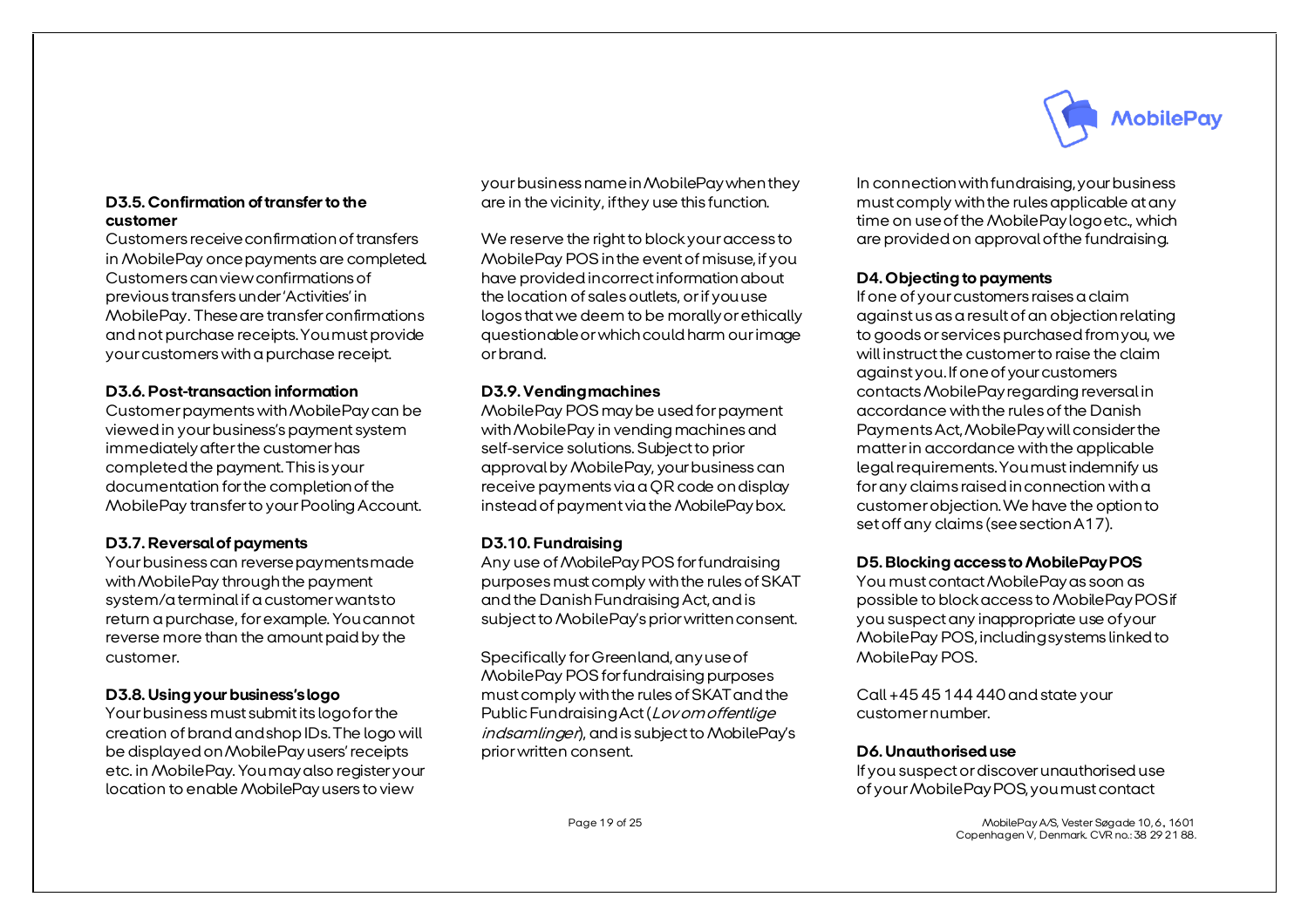

MobilePay immediately. You must also give us all the information required for us to investigate the suspected unauthorised use of your MobilePayPOS and to take corrective and legal measures.

## **D7. Disclosure of information about MobilePay POS IDs and API keys, etc.**

We may disclose information about your MobilePay POS IDs and API keys, email address, telephone number and other relevant business-specific information to the supplier of your POS box(es)/terminal(s) or cash register. This information is disclosed to allow connection to be made to your MobilePay POS units. The data will be transmitted via secure connections. The disclosed information may not be used for other purposes.

## **Section E – Memberships**

In addition to the terms and conditions set out in section A, the following terms and conditions apply to Memberships.

Memberships is a function that can be linked to MobilePay POS. Memberships allows your customers to register their membership numbers for membership in your business in MobilePay. This enables the customer's membership number to be sent automatically to you when the customer

makes a payment using MobilePay, without the customer needing to show a membership card or disclose a membership number.

## **E1. Activation of Memberships**

Your business must have MobilePay POS in order to offer your customers the use of Memberships. Call MobilePay on tel. +45 45 144 440 to activate the function.

## **E2. Use of Memberships**

When Memberships has been activated, MobilePay will automatically transfer the membership number to your cash register system – assuming that your customer has entered his or her membership number for your business. In this way, your customer need not show their membership card or disclose their membership number to the cash register staff.

## **E3. Registration of information**

Upon transfer of a membership number, the number will be registered in MobilePay's systems for use in the administration of the Memberships function. The information is used exclusively for the administration of Memberships in accordance with these terms and conditions.

## **E4. The business's responsibility for Memberships**

After your business has activated the function, you are obligated to process the membership number that was transferred from MobilePay to you in accordance with the applicable rules on processing membership numbers. Your membership scheme must comply with the rules applicable at any time for such schemes. For example, you are obligated to state the terms and conditions for the membership scheme.

We are not a party to the agreement on the membership scheme between you and your customer.

If we, for whatever reason, are required to disburse a bonus or other types of membership benefits offered to your customers, or to act as though we are a party to the agreement, you must indemnify us in every respect for any loss.

## **E5. Termination/expiry of MobilePay POS**

If the MobilePay POS agreement is terminated, irrespective of the cause, access to Memberships will also be terminated. Your business may terminate the agreement on Memberships at any time.

## **E6. MobilePay's rights in case of termination or blocking**

If MobilePay terminates the agreement on the use of MobilePay POS, the agreement on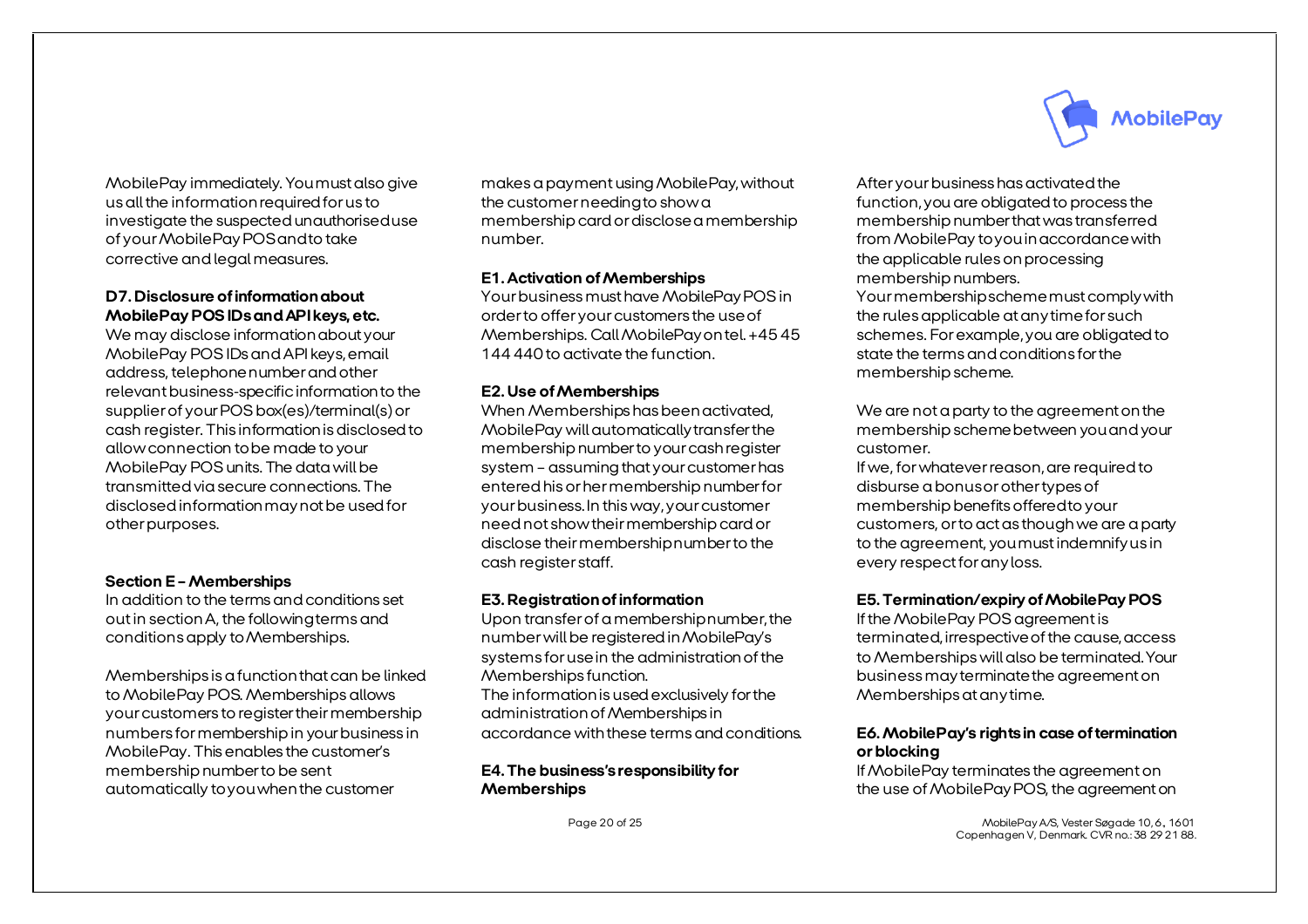

Memberships will also be terminated. The same applies if we block access to MobilePay.

If we believe the agreement on Memberships is breached, we reserve the right to block or terminate the agreement on MobilePay; see also the terms and conditions for MobilePay POS. The same applies if this is required according to statutory or regulatory requirements.

#### **Section F – MobilePay Subscriptions**

In addition to the terms and conditions set out in section A, the following terms and conditions apply to MobilePay Subscriptions.

Please note that the following sentence in A9.2 does not apply to MobilePay Subscriptions: "MobilePay may terminate the agreement covering the Solution in writing at 30 days' notice". Instead, MobilePaymay terminate the MobilePay Subscriptions agreement at two months' notice. The rest of A9.2 applies to MobilePay Subscriptions.

#### **F1. What is MobilePay Subscriptions**

MobilePay Subscriptions ('Subscriptions') is a solution that allows your business's customers to conclude an agreement with your business covering future recurring paymentsand single payments (e.g. a

subscription agreement or other continuing agreement with fixed or variable payment frequency) using MobilePay in an ongoing contractual relationship between the business and the customer. A clear, separate agreement on this must be concluded between the customer and your business. Payments may relate solely to a specific contractual relationship.

In addition, your business will also be able to receive payment for single purchases with MobilePay Subscriptions, whenyour customers have registered a Subscriptions payment agreement.

## **F2. Implementation of MobilePay Subscriptions**

Your business is responsible for ensuring that MobilePay Subscriptions has been correctly implemented in your system and in compliance with MobilePay's rules and instructions. These are available at [mobilepay.dk](https://mobilepay.dk/da-dk/PDF/Nyhed-MobilePay-PricingChart.pdf). In addition, the solution must be tested according to the procedure described at mobilepay.dk.

If your business uses a third-party integrator to implement the solution, it is still your business's responsibility to ensure that this is done in accordance with the conditions stated here. MobilePay is not a party to the

agreement between the third-party integrator and your business.

## **F3. Use of MobilePay Subscriptions**

## **F3.1. Only for registered payment agreements**

Your business may submit recurring and single payment requests only if agreed by the customer and your business, and if the customer has linked the payment agreement to his or her MobilePay.

MobilePay Subscriptions may not be used for submission of bills relating to debt collection.

Your business must comply with any rules and conditions applying at any time to your app and sales made through your app. This applies, for example, to the rules that the app stores, such as Apple and/orGoogle,set for developing and using your app, which may, for example, limit your business' right to receive payments in your app via third parties, such as MobilePay, for goods or services intended for use in your business' app. Examples of such services may be music services, magazines and subscriptions for any type of digital content etc.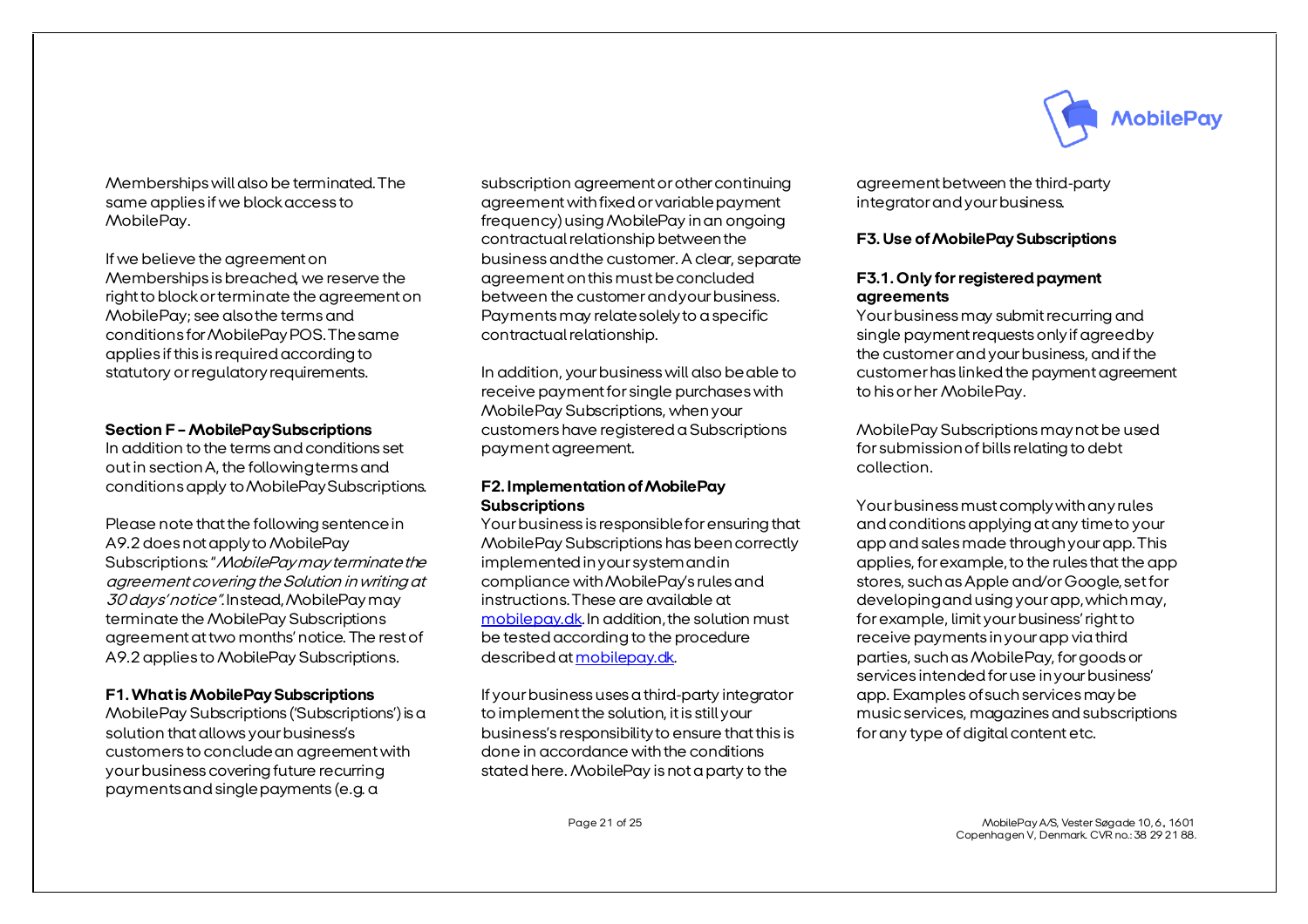

Any contractual relationship between Apple/Google and your business is beyond MobilePay's control.

If your business fails to comply with the above, this will be deemed as a material breach, entitling MobilePay to terminate the Agreement. Your business must indemnify MobilePay for any damages MobilePay may incur as a result of your failure to comply with the above requirement.

## **F3.2. Clearly displayed information**

Your business must ensure that information is provided, clearly and visibly advising customers that they can pay with MobilePay. Your business must ensure that MobilePay is spelled correctly and that only official logos received from MobilePay are used. Logos may be downloaded vi[amobilepay.dk](https://mobilepay.dk/da-dk/PDF/Nyhed-MobilePay-PricingChart.pdf). If your MobilePay Subscriptions agreement is terminated or expires, irrespective of the cause, the MobilePay instructions and logos must be removed from your websites or shops.

#### **F3.3. Request for payment with MobilePay**

#### **F3.3.1. Recurring/repeating bills**

When your business has concluded a payment agreement with your customer, and your customer has approved the link to its MobilePay, you will be able to send the

recurringand singlebills to the customer for payment with MobilePay.

You must advise the customer of the bill in accordance with the applicable legislation. MobilePay is not responsible for notifying your business's customers.

The amount of the payment will be transferred on the payment date agreed with the customer, provided that sufficient funds are available to cover the amount. MobilePay Subscriptions supports all types of payments (recurring and single) and it is the responsibility of the business to comply with applicable legislation in this area, including the Consumer Ombudsman's guidelines on 'payments initiated by the payee'.

#### **F3.3.2. Single payments**

You must inform customers of the final purchase amount before requesting payment with MobilePay.

In case of single payments, the purchase amount is reserved and the purchase will not be completed until MobilePay is informed that the product/service has been delivered in accordance with the applicable legislation in the area. Your business is obliged to inform the customer of the reservation in

accordance with the applicable legislation, guidelines, etc.

Your business is obliged to ensure that the customer has been made aware of this. Your business is also obliged to cancel the reservation if the purchase is not completed or is interrupted.

Your business will be able to reverse payments or parts of payments. This applies to both single payments and recurring bills.

## **F3.4. Customer payments in case of both recurring/repeated and single payments**

As soon as a MobilePay payment has been completed, the customer can see that the amount has been paid.

The money is transferred only if the payment is approved and MobilePay is not blocked. For more information, se[e mobilepay.dk](https://mobilepay.dk/da-dk/PDF/Nyhed-MobilePay-PricingChart.pdf).

## **F3.5. Confirmation of transfer to the customer**

Customers receive confirmation of the transfer in MobilePay once collection from a payment agreement or a single payment is completed. Customers can view confirmations of previous transfers under 'Activities' in MobilePay. These are transfer confirmations only.

## **F3.6. Business logo, images and information about the business**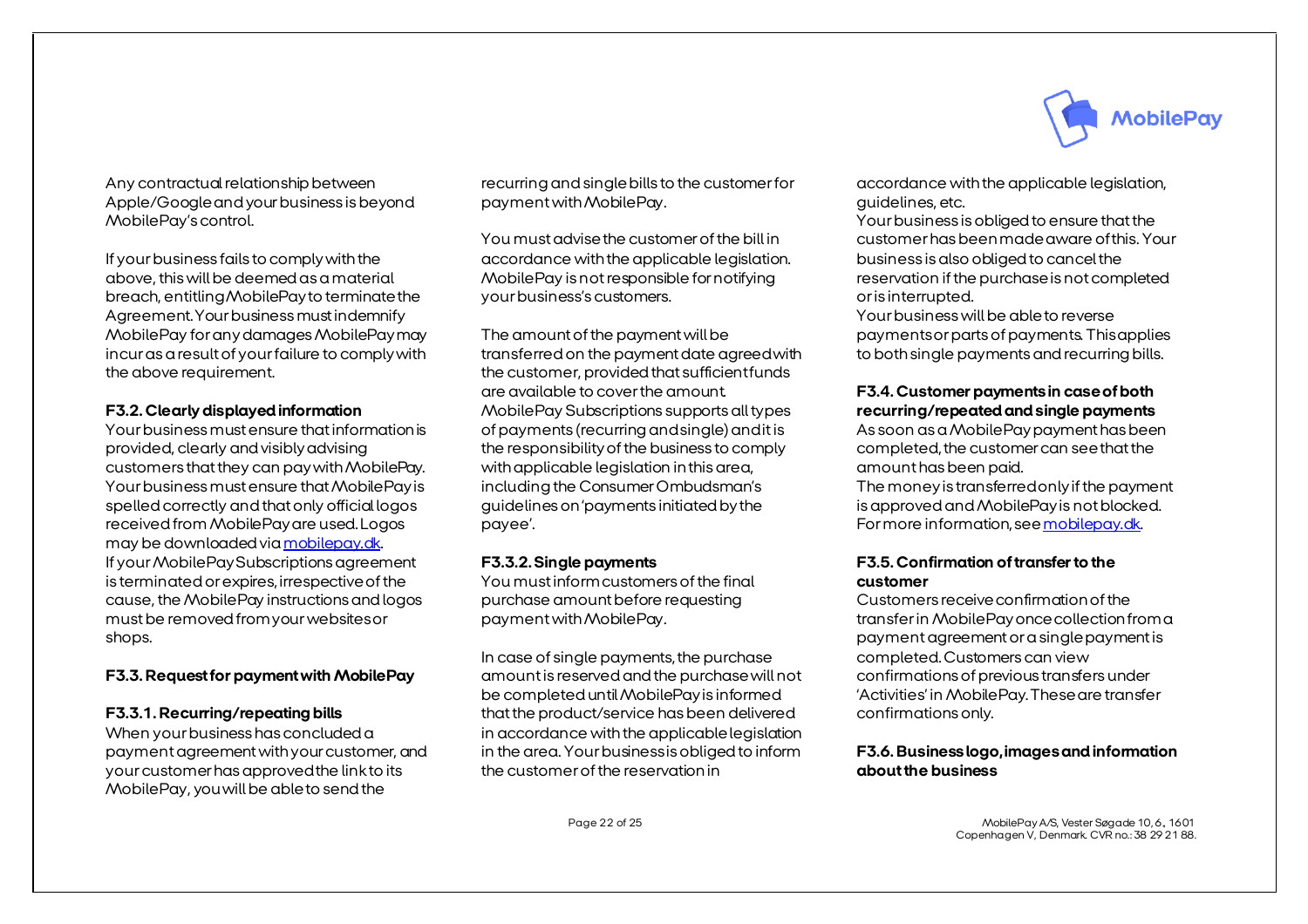

Your business logo will be uploaded to MobilePay to be displayed on customer receipts, payment agreements, etc. in MobilePay.

Similarly, you can display information about your business in images and text with reference (links) to the business's website. MobilePay reserves the right to block your business's access to MobilePay Subscriptions if you use logos, images or text that MobilePay deems to be morally or ethically questionable or which could harm MobilePay's image or brand.

#### **F3.7. Reversal of payments**

Your business can reverse payments made with MobilePay if a customer wants to return a purchase, for example. This function is available if your business is integrated with our MobilePay Subscriptions APIs. You cannot reverse more than the amount paid by the customer.

#### **F4. Objecting to payments**

If one of your customers raises a claim against MobilePay as a result of an objection relating to the purchase of goods or services paidunder a MobilePay Subscriptions scheme, we will instruct the customer to raise the claim against your business. If one of your customers contacts MobilePay regarding reversal in accordance with the rules of the Danish Payments Act, MobilePay will

considerthe matter in accordance with the applicable legal requirements. Your business must indemnify MobilePay for any claims raised in connection with a customer objection.

## **F5. Responsibility and liability**

Your business must comply with all legal requirements governing trade in your goods and services, applicable at all times, including payment agreements concluded with your customers and submitted for payment with MobilePay Subscriptions. This applies to rules governing disclosure of information and notification, marketing and processing of personal data as well as for businesses created in Denmark, the Consumer Ombudsman's guidelines applicable at any time for payments initiated by payment recipients and the Consumer Ombudsman's guidelines for subscriptions applicable at any time.

If your business fails to comply, we will deem it a breach of your MobilePay Subscriptions agreement with MobilePay. Please note that we do not provide information on the applicable rules of law in these areas.

Your business is responsible for ensuring that future payments are initiated exclusively for customers who have accepted that you

submit such payments in line with section F3.1.

## **Section G – MobilePay Invoice**

In addition to the terms and conditions set out in section A, the following terms and conditions apply to MobilePay Invoice.

## **G1. What is MobilePay Invoice?**

MobilePay Invoice is a solution that allows your customers to receive and pay invoices in MobilePay. All that is required is for your business to send the invoice to the customer's MobilePay – for example via our API or using a MobilePay certified integrator. Find out more about APIs and certified integrators a[t mobilepay.dk](https://mobilepay.dk/da-dk/PDF/Nyhed-MobilePay-PricingChart.pdf).

The business may choose:

- to send the invoice directly to the customer's MobilePay – the recipient's name and mobile number must be specified in this case
- or
- to add MobilePay as a payment method in its existing invoice flow, e.g. using a MobilePay payment button in an online environment. Your customer can then open the invoice directly, and view and pay it using MobilePay.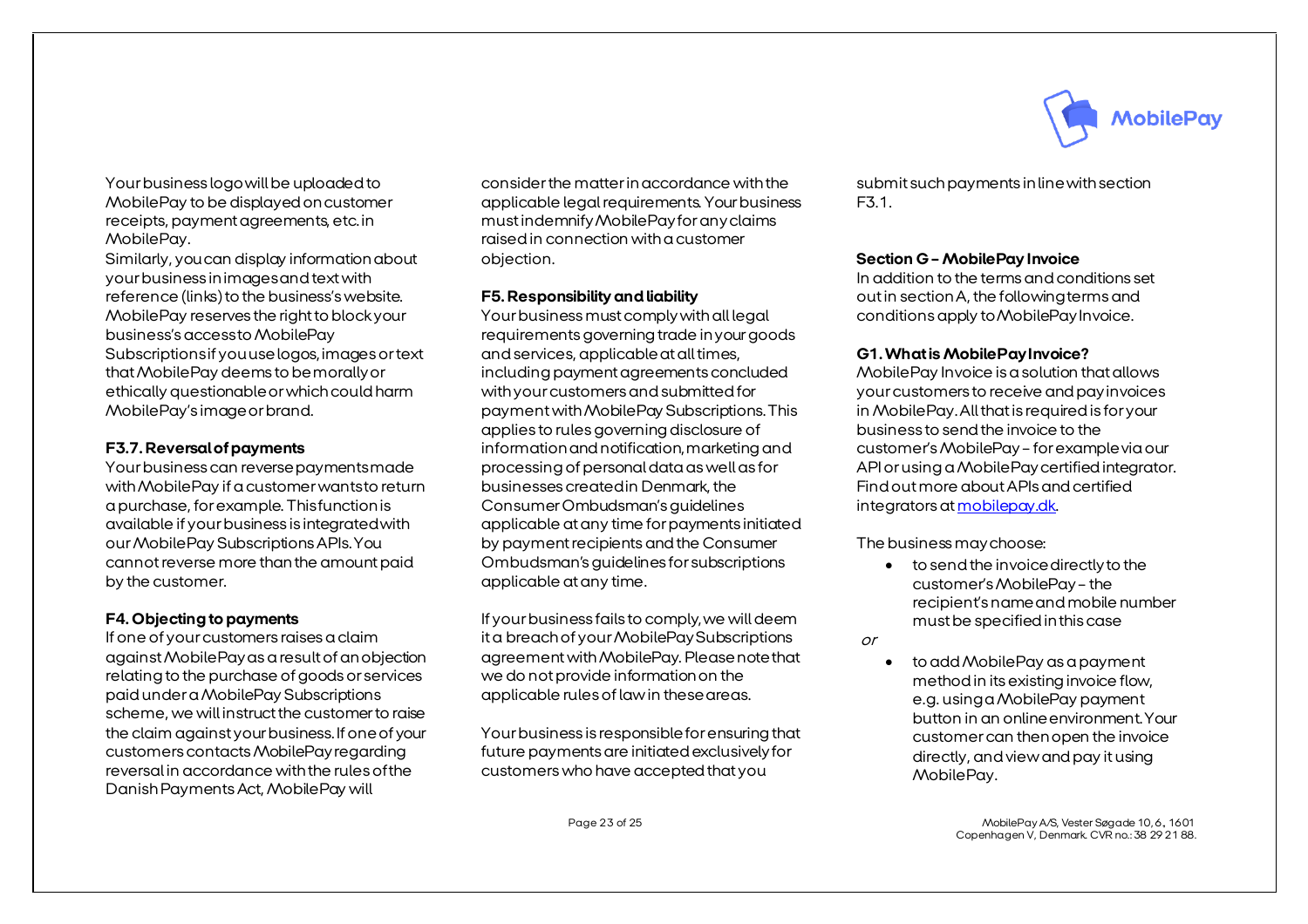

#### **G2. Use of MobilePay Invoice**

In order to use MobilePay Invoice, the customer has to activate 'Bills' in MobilePay. If your business sends the invoice directly to the customer's MobilePay, you must have an agreement with the customer that allows you to request payment of invoices in MobilePay.

Your business must also ensure that the information you use to send invoices to the customer – such as their mobile number – is always correct and up to date.

If the customer has activated notifications, MobilePay will send a notification to the customer together with the invoice. The customer will also receive a reminder via text message when the invoice falls due.

#### **G3. Customer payments**

As soon as a customer has paid an invoice using MobilePay, they can see in MobilePay that the amount gets paid. The payment is only executedif it is authorised and MobilePay is not blocked. For more information, se[e mobilepay.dk](https://mobilepay.dk/da-dk/PDF/Nyhed-MobilePay-PricingChart.pdf).

#### **G4. Confirmation of transfer to the customer**

When the customer has paid an invoice in MobilePay, they will receive confirmation of the payment in MobilePay. If the customer needs to access this confirmation at a later time, it is available under 'Activities' in

MobilePay. This is simply a confirmation that payment was made.

#### **G5. Objecting to payments**

If one of your customers raises a claim against MobilePay as a result of an objection relating to the purchase of goods or services paid for by sending an invoice, we will instruct the customer to raise the claim against your business. If one of your customers contacts MobilePay regarding reversal in accordance with the rules of the Danish Payments Act, MobilePay will consider the matter in accordance with the applicable legal requirements. Your business must indemnify MobilePay for any claims raised in connection with a customer objection.

#### **G6. The business's logo**

Your business can have its logo uploaded by MobilePay so it is displayed on MobilePay customer receipts etc. in MobilePay.

MobilePay reserves the right to block your business's access to the Solution in the event of misuse, or if your business uses logos that we deem to be morally or ethically questionable or which could harm our image or brand.

#### **G7. Implementation of MobilePay Invoice**

Your business is responsible for ensuring that MobilePay Invoice has been correctly implemented in your system and in compliance with MobilePay's rules and instructions. These are available at [mobilepay.dk](https://mobilepay.dk/da-dk/PDF/Nyhed-MobilePay-PricingChart.pdf). In addition, the solution must be tested according to the procedure described at mobilepay.dk.

If your business uses a third-party integrator to implement the solution, it is still your business's responsibility to ensure that this is done in accordance with the conditions stated here. MobilePay is not a party to the agreement between the third-party integratorand your business.

MobilePay and you acknowledge to comply with all of the obligations set out in the General Data Protection Regulation 2016/679 (the "GDPR") and any applicable national supplementary legislation as amended from time to time or any regulation replacing the GDPR. You and MobilePay shall take all necessary measures to ensure compliance with the law with regard to their responsibilities as data controller or data processor respectively.

#### **G8.1 Creation of Invoice**

In the creation of the InvoiceLink, MobilePay shall be deemed as the data processor, who acts on your behalf as the data controller. As